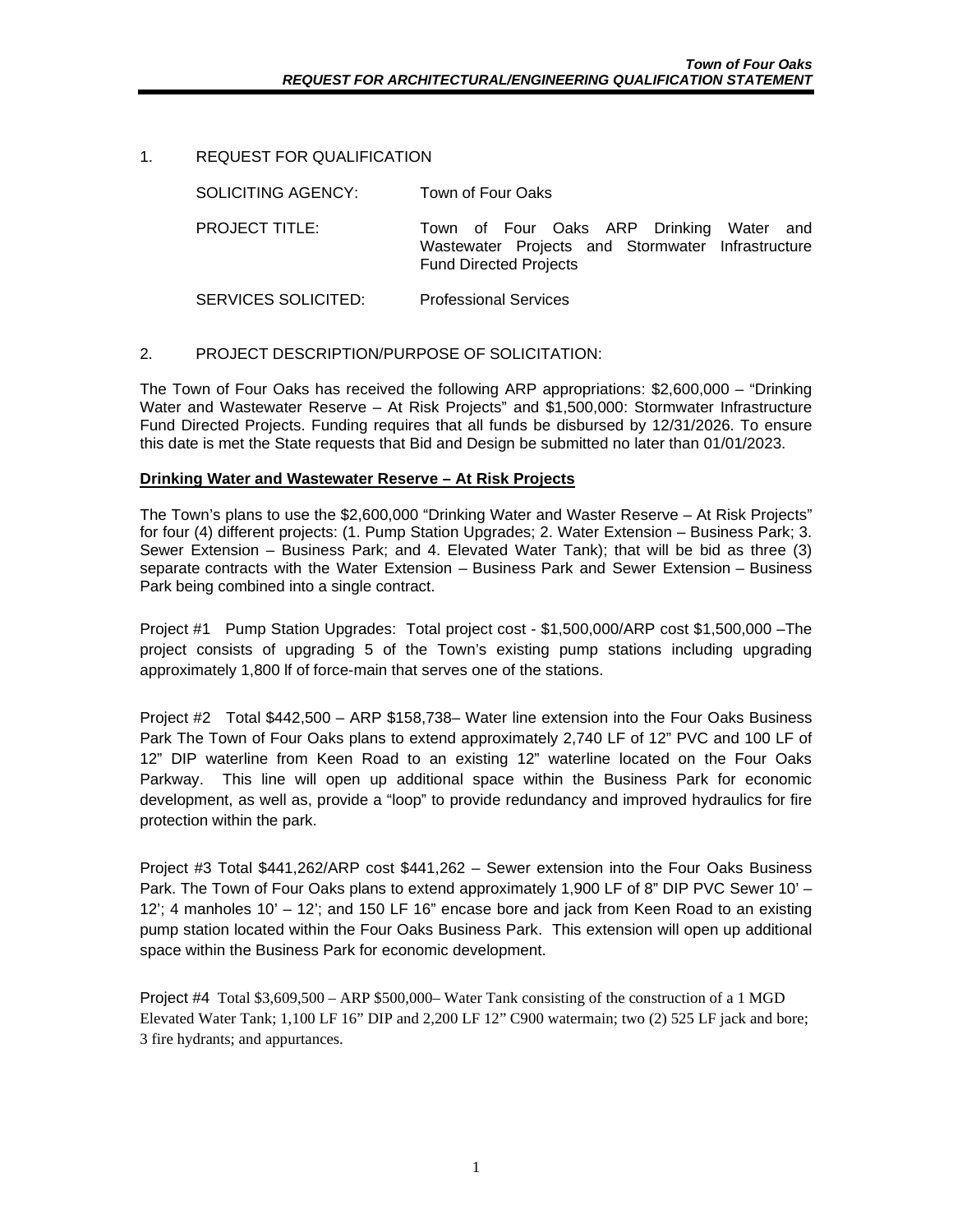#### **Stormwater Infrastructure Fund Directed Projects**

The Town plans to use the \$1,500,000 "Stormwater Infrastructure Fund Directed Projects" appropriation to upgrade approximately 4,950 LF of stormwater lines in the following areas in Town due to inefficient capacity and deterioration of existing lines in efforts to eliminate stormwater flooding around Town: Baker Street from Stanley Street to US 301 – 1,750 LF; Keen

Road, Grady Street, & US 301 to Baker Street - 1,200 LF; Old School Road to Massengill Street – 500 LF; and South Baker Street & Keen Rd – fix any additional issues to eliminate the bottleneck flooding issues – 1,500 LF. Project components consist of: pipe repair that includes inplace pipe lining and replacement, as well as, culvert repair and replacement

The Town of Four Oaks is seeking qualification statements from interested firms to provide professional services that include design, permitting, surveying, soils, bidding, contract award, construction observation/administration services. It is the intent of the Town to obtain qualification statements for comparison by soliciting proposals from an adequate number of sources to permit reasonable competition consistent with the nature and requirements of the project.

The qualifications of firms submitting proposals will be evaluated as provided for in the" Administrative Requirements for Grants and Cooperative Agreements to State, Local and Federally Recognized Indian Tribal Governments (24 CFR 85). The Town of Four Oaks reserves the right to make such investigations to determine the qualifications and ability of each offeror to perform the work in a satisfactory manner within the specified time frame. THE TOWN BASED ON ITS EVALUATIONS RESERVES THE RIGHT TO ENTER INTO A SINGLE OR MULTIPLE CONTRACTS TO ENSURE INDIVIDUAL PROJECTS MEET ARP SCHEDULING REQUIREMENTS.

### 3. MINIMUM QUALIFICATIONS

A responding firm must meet the following requirements at a minimum to submit a proposal:

- Have previous experience with providing planning, design, permitting, bidding, construction observation and administration services for the construction of public sewer, water, and stormwater infrastructure projects.
- Must be licensed to practice in the State of North Carolina and currently maintain and continue to maintain an office in the State;
- Must have an architect and engineer on staff with the appropriate North Carolina professional; and
- Must provide a "Certificate of Insurance for professional liability and Workmen's Compensation" with the Qualification Statement.

Determination of the qualifications and ability of offers shall be made, among other factors, on the following:

- Completeness of the proposal.
- Content of the proposal.
- Past performance of the firm or individual on similar projects.
- Qualifications of persons to perform the work INCLUDING capacity**/staffing to meet project schedule.**
- Minority, Small Business, Local Business, Section 3 Business Status.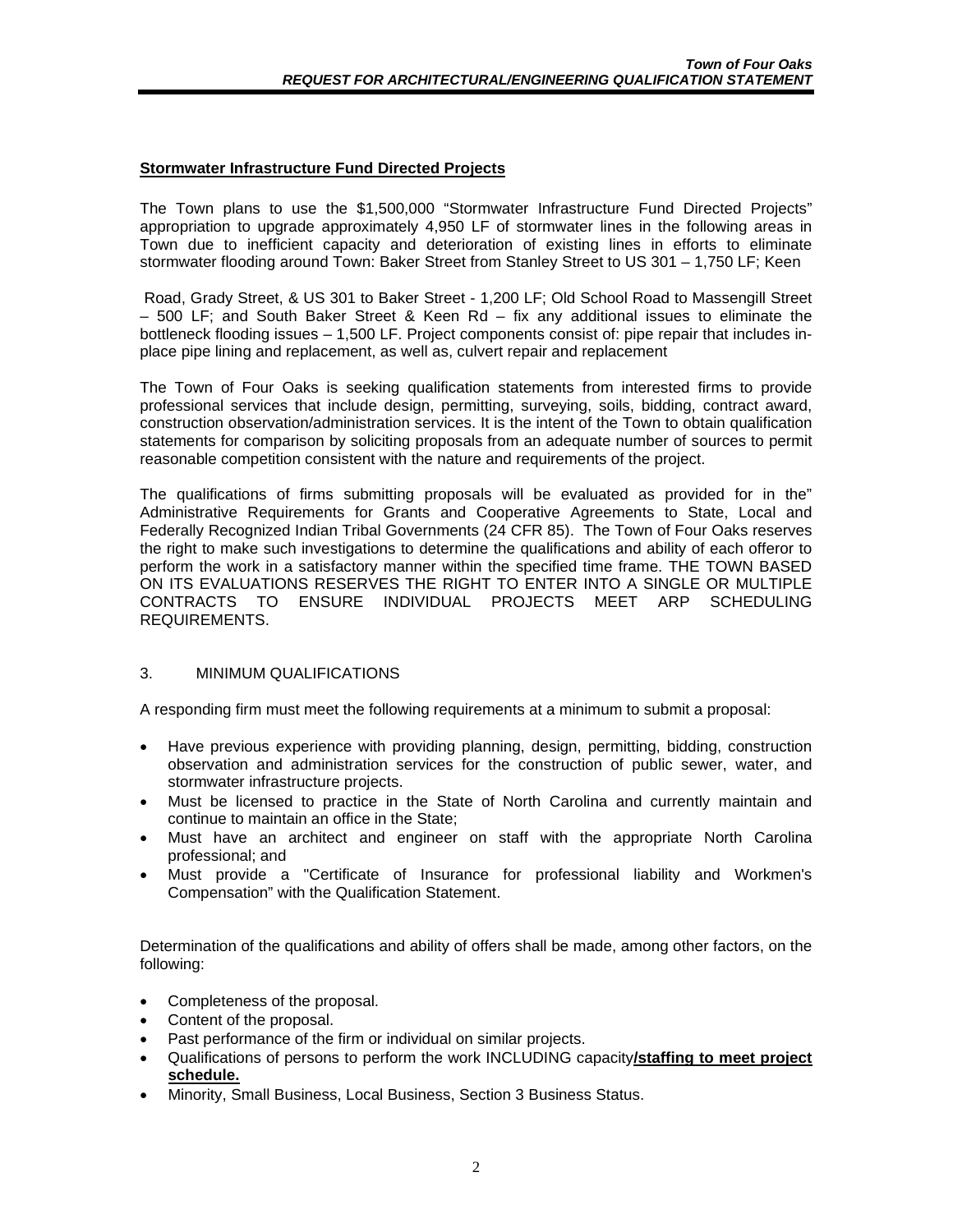## 4. RECEIPT OF QUALIFICATION STATEMENT:

The Town of Four Oaks will receive proposals from qualified professional firms registered and licensed in the State of North Carolina to perform the tasks as outlined in the Scope of Work set forth in Section 5. Each firm submitting a proposal shall be responsible for the examination of this Request for Qualification and shall become familiar with all requirements thereof, including site visitations if necessary to become thoroughly and fully acquainted with the factors affecting the work.

Proposals responding to this request are to contain the following information:

- A resume of the firm.
- Identification and brief qualifications statement on key personnel to be assigned to the project **AND staffing resources to meet the project schedule**.
- A list of experience with; design; construction observation and construction administration of similar projects with references.
- A "Certificate of Insurance for professional liability and Workmen's Compensation".

All proposals that are incomplete, unconditional, obscure, altered, contain additions or materials not requested, or which have any irregularities of any kind may be rejected since it is the intent of the Owner that all proposals be comparable for purposes of evaluation.

Five sets of a Qualification statement should be submitted no later than **4:00 p.m., June 8, 2022** to attention: Vic Medlin, Mayor, PO Box 610, Four Oaks, NC, 27524, or delivered to the same at 304 N. Main Street, Four Oaks, NC, 27524. Each envelope should be clearly marked on the outside "Town of Four Oaks Professional A/E Services – APR Projects" with the name of the A/E firm. Qualification statements not received by this time and date shall not be considered.

It is the Town's intent to award/execute the contract on or before June 30, 2022.

Each offeror shall agree to comply with all applicable state, federal and municipal laws, rules, regulations and ordinances governing this project, and any other requirements that may be dictated by state or federal agency participating in project funding. The A/E contract will include applicable CDBG contract requirements.

The Town of Four Oaks reserves the right to reject any or all proposals and to negotiate price and service with any offeror it may choose.

# 5. PROPOSAL EVALUATION CRITERIA:

Proposals for A/E professional services will be evaluated by the Mayor and at least one Town Commissioner member. Proposals will be considered on an equal competitive basis. The following criteria will be used in the evaluation process:

| 1. General Qualifications, Competence and Reputation of Firm |  |
|--------------------------------------------------------------|--|
|                                                              |  |
| 2. Prior CDBG Grant Experience of Firm                       |  |
|                                                              |  |
| 3. Qualifications of Actively Involved Staff                 |  |
|                                                              |  |
|                                                              |  |
|                                                              |  |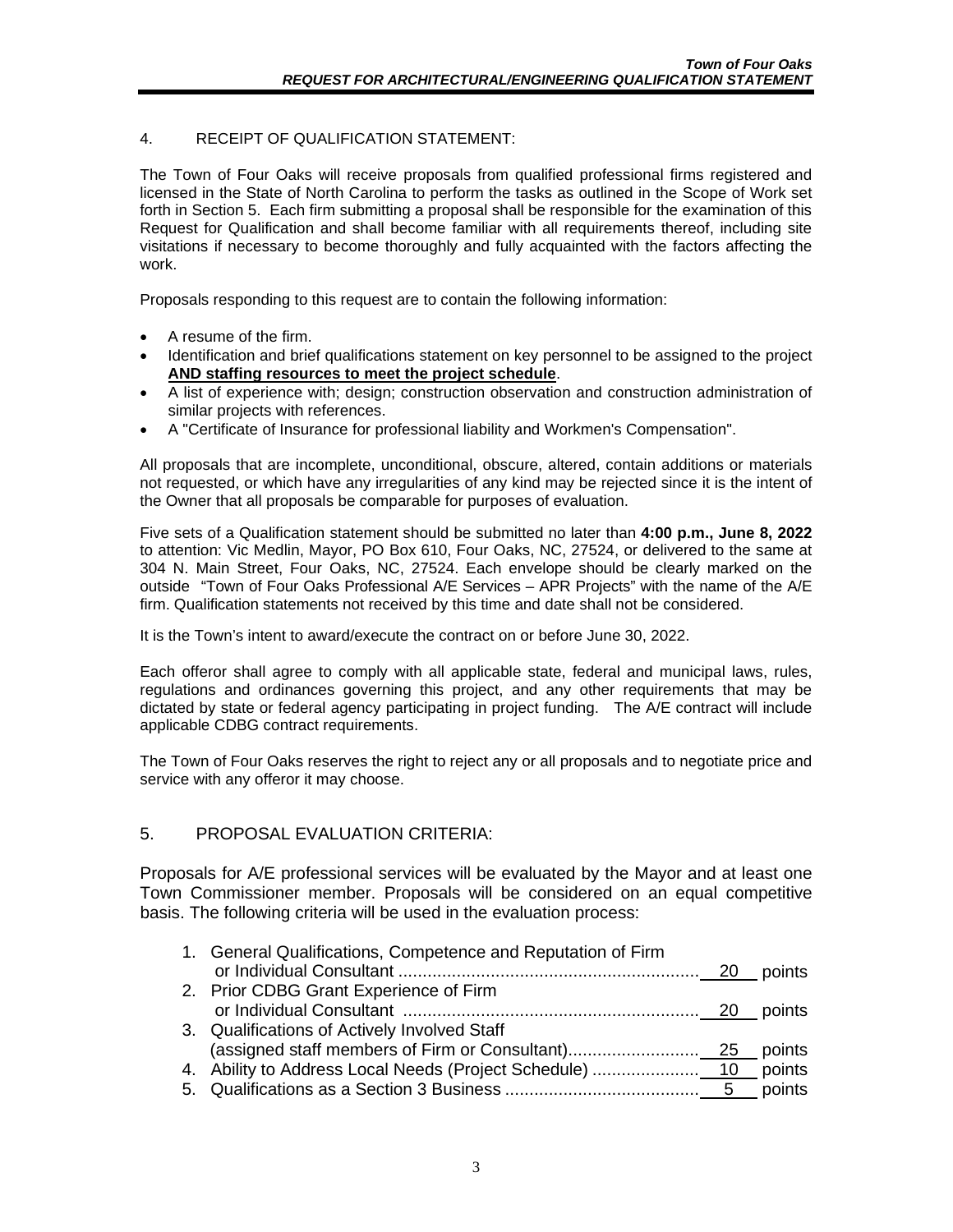Upon completion of the review, the Mayor will make a recommendation to the Town Board of Commissioners for approval consideration.

### 6. SCOPE OF SERVICES:

The Town of Four Oaks is seeking to enter into a single OR multiple "turn-key" professional contracts that will include:

- a) Schematic design,
- b) Design development,
- c) Construction document design and permitting,
- d) Construction document procurement/bidding,
- e) Construction inspection/observation,
- f) Construction administration, and as applicable additional services including:
- g) Surveying,
- h) Soils, and
- i) Wetland delineations.

#### 7. EQUAL EMPLOYMENT

The Town of Four Oaks prohibits discrimination in any manner on the basis of race, color, creed, national origin, sex, age or handicap or sexual orientation and will pursue an affirmative policy of fostering, promoting, and conducting business with Historically Under-utilized Businesses (women and minority-owned and Section 3 business enterprises.

#### 8. ADDITIONAL INFORMATION

This information is available in Spanish or any other language upon request. Please contact, Martha Garris, Town Clerk, Town of Four Oaks, (919) 963-3112 ext. 23, PO Box 610, 304 N. Main Street, Four Oaks, NC, 27524 for additional information on this request.

Esta información está disponible en español o en cualquier otro idioma bajo petición. Por favor, Martha Garris, Town Clerk, Town of Four Oaks, (919) 963-3112 ext. 23, for PO Box 610, 304 N. Main Street, Four Oaks, NC, 27524 póngase en contacto con de alojamiento para esta solicitud.

#### 9. ENCLOSURES

DEQ Request for Funding S.L. 2021 – 180 Appropriated Projects.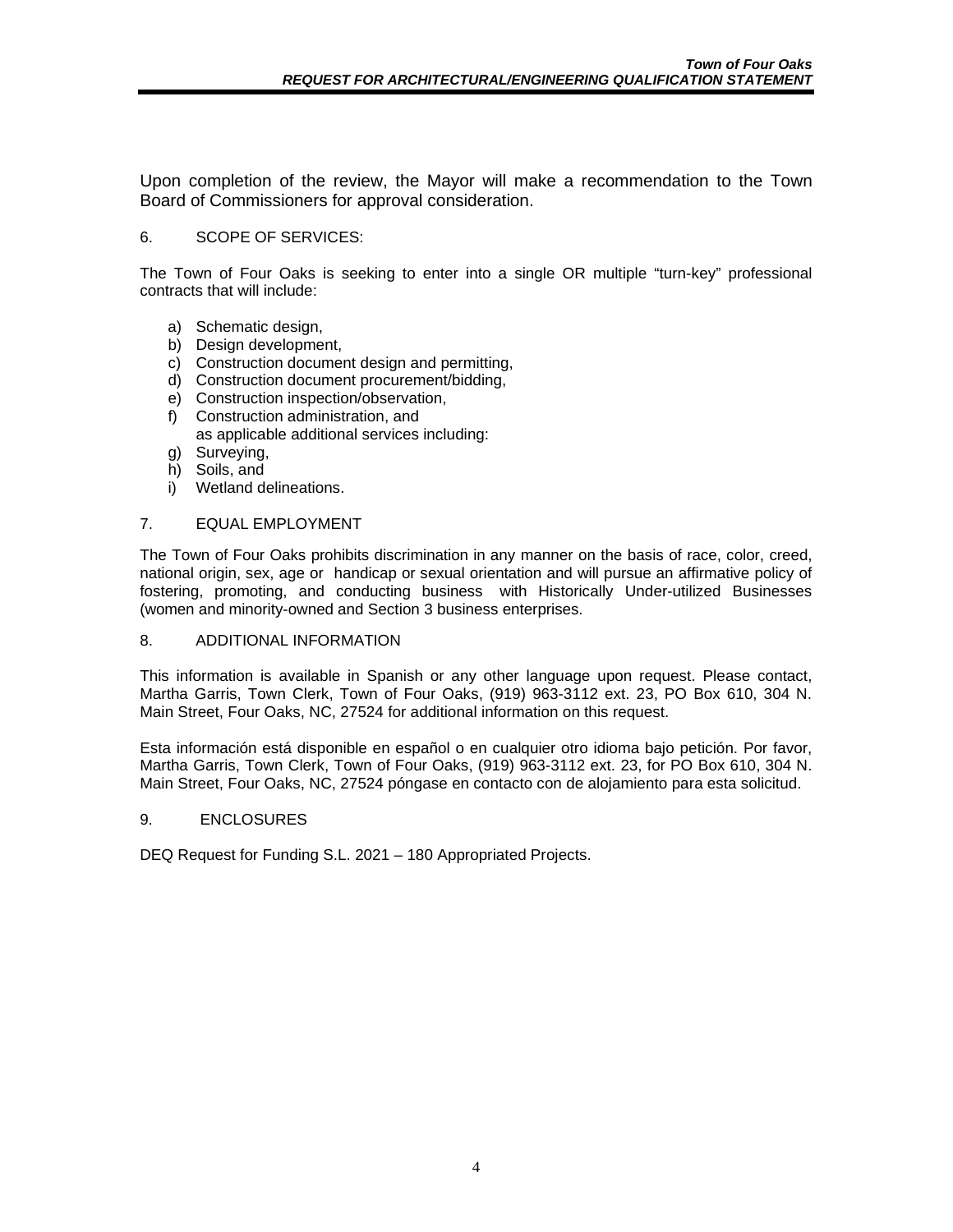|                                            | <b>North Carolina Department of Environmental</b><br>Quality<br><b>Division of Water Infrastructure</b><br><b>Request for Funding</b><br>S.L. 2021-180 Appropriated Projects<br>(Last updated: September 2021)                                                                                                                                                                                                                                    |                                                       |  |                                             |                                        |                                                                                                            |                                           |
|--------------------------------------------|---------------------------------------------------------------------------------------------------------------------------------------------------------------------------------------------------------------------------------------------------------------------------------------------------------------------------------------------------------------------------------------------------------------------------------------------------|-------------------------------------------------------|--|---------------------------------------------|----------------------------------------|------------------------------------------------------------------------------------------------------------|-------------------------------------------|
| 1.                                         | <b>General Information</b>                                                                                                                                                                                                                                                                                                                                                                                                                        |                                                       |  |                                             |                                        |                                                                                                            |                                           |
|                                            | <b>Recipient Name</b>                                                                                                                                                                                                                                                                                                                                                                                                                             |                                                       |  |                                             |                                        | County                                                                                                     | <b>DUNS Number</b>                        |
|                                            | <b>Town of Four Oaks</b>                                                                                                                                                                                                                                                                                                                                                                                                                          |                                                       |  |                                             |                                        | Johnston                                                                                                   | 056940299                                 |
| <b>Project Name</b>                        |                                                                                                                                                                                                                                                                                                                                                                                                                                                   |                                                       |  | <b>Federal Tax ID#</b>                      | <b>PWSID#</b> (Drinking<br>Water only) |                                                                                                            |                                           |
| 56-0793180<br><b>Pump Station Upgrades</b> |                                                                                                                                                                                                                                                                                                                                                                                                                                                   |                                                       |  |                                             |                                        |                                                                                                            |                                           |
|                                            | <b>Recipient Type</b>                                                                                                                                                                                                                                                                                                                                                                                                                             |                                                       |  |                                             |                                        | <b>Total Project Cost</b>                                                                                  | <b>Funding Amount</b><br><b>Requested</b> |
| X                                          | Municipality<br>County                                                                                                                                                                                                                                                                                                                                                                                                                            | Water and Sewer District<br>Water and Sewer Authority |  | <b>Sanitary District</b><br>Other (Specify: | $\lambda$                              | \$1,500,000                                                                                                | \$1,500,000                               |
|                                            |                                                                                                                                                                                                                                                                                                                                                                                                                                                   |                                                       |  |                                             |                                        | Project Type (Please select one. Submit multiple Requests for Funding if you have multiple project types). |                                           |
|                                            |                                                                                                                                                                                                                                                                                                                                                                                                                                                   | Drinking Water                                        |  |                                             |                                        |                                                                                                            |                                           |
|                                            |                                                                                                                                                                                                                                                                                                                                                                                                                                                   | Wastewater<br>Stormwater, stream restoration          |  |                                             |                                        |                                                                                                            |                                           |
|                                            |                                                                                                                                                                                                                                                                                                                                                                                                                                                   |                                                       |  |                                             |                                        |                                                                                                            |                                           |
| X                                          | Requested Funding Type (Please select one, See Appendix A)<br>Viable Utilities Reserve - VUR Projects (S.L. 2021-180, Section 12.13.(d))<br>Drinking Water Reserve and Wastewater Reserve - "At-Risk Projects" (S.L. 2021-180, Section 12.13.(e))<br>Drinking Water Reserve and Wastewater Reserve – "Other Projects" (S.L. 2021-180, Section 12.13.(f))<br>Stormwater Infrastructure Fund – Directed Projects (S.L. 2021-180, Section 12.14.(b)) |                                                       |  |                                             |                                        |                                                                                                            |                                           |

List other funds that will be used in this project. Please list here the type of funds and the estimated funding amount.

# **Funding Requirements**

X I accept that all ARP project funds must be reimbursed by December 31, 2026.

To better ensure that the project will be completed by December 31, 2026, the following Bid and Design Package submittal date is requested (the requested date must be no later than January 1, 2023):

X I accept that all projects receiving ten million dollars or more in ARP funding must comply with Davis-Bacon wage requirements.

X I accept that the project funds will not be used to pay existing debt or as a match for other federal funds.

X I accept that if the project is co-funded with other federal funds, the federal requirements of the other funds will also apply to the ARP funds.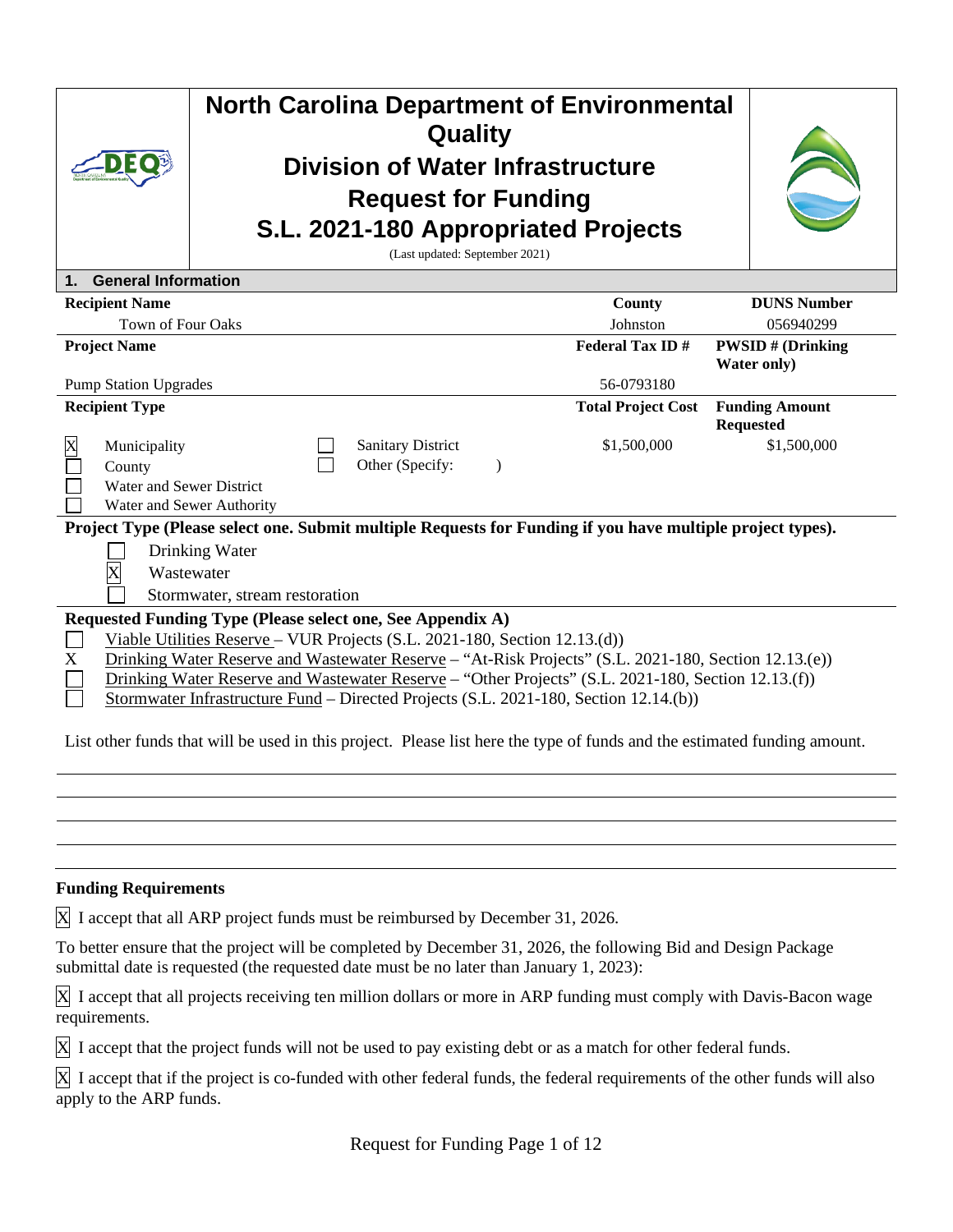Total funding is \$2,600,000. The Town plans to use these funds for 4 different projects (1. Pump Station Upgrades; 2. Water Extension – Business Park; 3. Sewer Extension – Business Park; and 4. Elevated Water Tank).

Project #1 Pump Station Upgrades: Total project cost - \$1,500,000/ARP cost \$1,500,000 –The project consists of upgrading 5 of the Town's existing pump stations including upgrading approximately 1,800 lf of force-main that serves one of the stations. Requested funds will also be used to acquire/install two (2) sewer meters to monitor sewer flows to Johnston County (Regional WWTP). Funds will also be used toward project engineering that includes permitting; surveying; preparation of environmental documents and administration costs.

Specific project components follow.

- 1. Forest Hills Pump Station at 60 Forest Hills Dr. \$225,000 New submersible 7.5hp pump; emergency bypass pump; electrical control panel; lined wet well to prevent infiltration; new valve vault; new monitoring system, new fencing surrounding the pump station.
- 2. Austin Acres Pump Station at 610 Rose Ln \$225,000 Demolition of existing facilities. New above ground 10 hp pump; emergency bypass pump; electrical control panel; lined wet well to prevent infiltration; new valve vault; new monitoring system, new fencing surrounding the pump station.
- 3. South Side / S. Main Pump Station at 314 S Main St \$260,000 Demolition of existing facilities. New above ground 15 hp pump; emergency bypass pump; electrical control panel; lined wet well to prevent infiltration; new valve vault; new monitoring system, new fencing surrounding the pump station.
- 4. North Side Pump Station at 931 Maple Ave
	- (a) \$250,000 Demolition of existing facilities. New above ground 15 hp pump; emergency bypass pump; electrical control panel; lined wet well to prevent infiltration; new valve vault; new monitoring system, new fencing surrounding the pump station.
	- (b) \$125,000 Upgrade approximately 1800 feet of force main line from 4 inch to 6-inch pipe; demolition of street and repair back
- 5. Berry Downs Pump Station at 16 Dogwood Ln \$180,000 New pump; electrical control panel; new monitoring system; lined wet well to prevent infiltration.

Install 2 sewer meters for monitoring sewer flow to Johnston County - \$60,000

NOTE: Above costs include 10% construction contingency.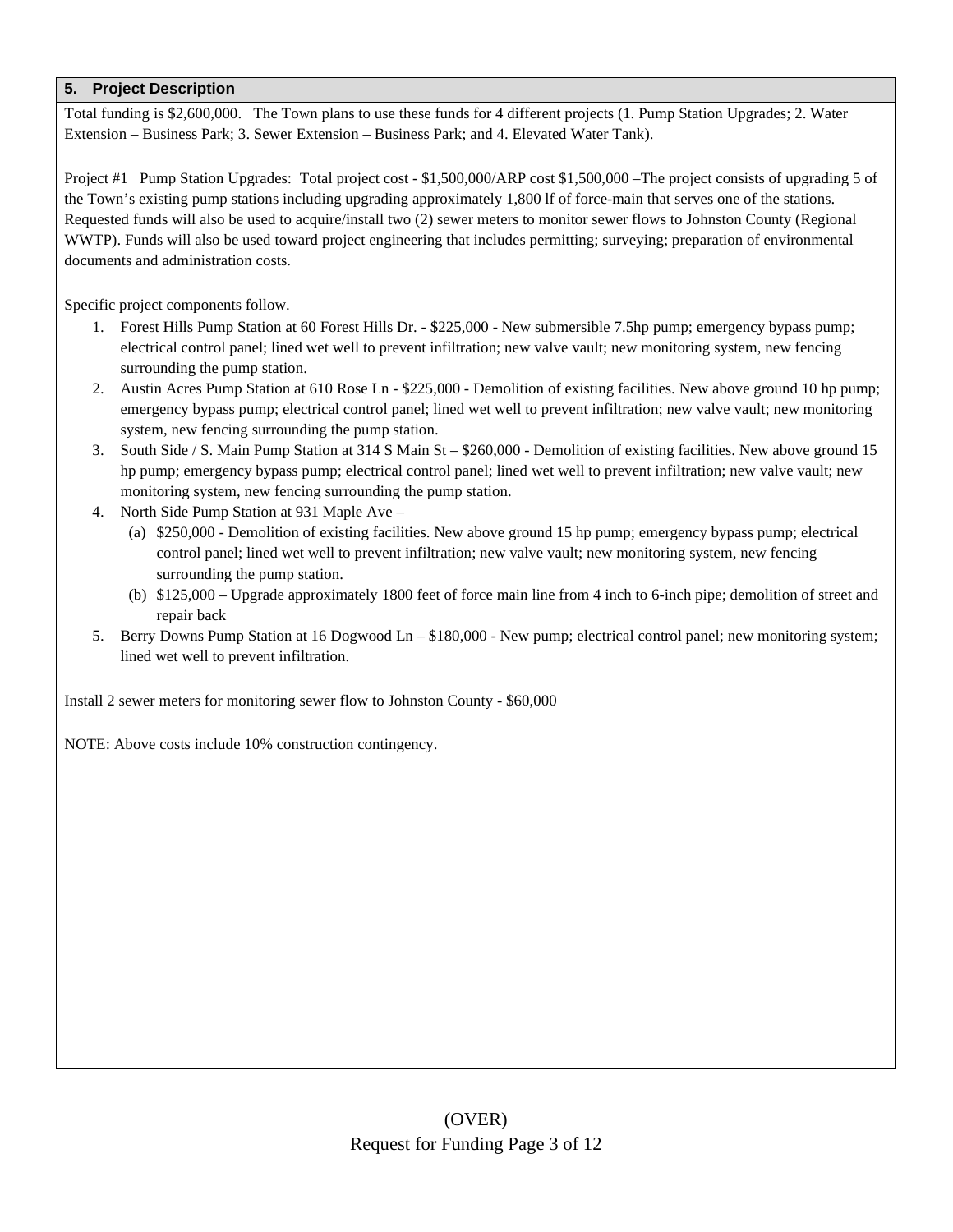| <b>Project Budget</b><br>6.                                                                          |                         |                              |                          |  |  |  |
|------------------------------------------------------------------------------------------------------|-------------------------|------------------------------|--------------------------|--|--|--|
|                                                                                                      | <b>Division Funding</b> | <b>Other Secured Funding</b> | <b>Total Cost Amount</b> |  |  |  |
|                                                                                                      | <b>Requested</b>        | Source(s)                    |                          |  |  |  |
| Indicate construction costs by line item (e.g.,                                                      |                         |                              |                          |  |  |  |
| linear feet of different-sized lines)                                                                |                         |                              |                          |  |  |  |
| <b>Construction Costs</b>                                                                            |                         |                              |                          |  |  |  |
| Forest Hills Pump Station, 7.5hp pump;                                                               | 204,545                 |                              | 204,545                  |  |  |  |
| emergency bypass pump; electrical control panel;                                                     |                         |                              |                          |  |  |  |
| lined wet well to prevent infiltration; new valve                                                    |                         |                              |                          |  |  |  |
| vault; new monitoring system; new fencing.                                                           |                         |                              |                          |  |  |  |
| Austin Acres Pump Station at 610 Rose Ln -<br>\$225,000 - Demolition of existing facilities. New     | 204,545                 |                              | 204,545                  |  |  |  |
| above ground 10 hp pump; emergency bypass                                                            |                         |                              |                          |  |  |  |
| pump; electrical control panel; lined wet well to                                                    |                         |                              |                          |  |  |  |
| prevent infiltration; new valve vault; new                                                           |                         |                              |                          |  |  |  |
| monitoring system; new fencing.                                                                      |                         |                              |                          |  |  |  |
| South Side / S. Main Pump Station at 314 S Main                                                      | 236,364                 |                              | 236,364                  |  |  |  |
| $St - $260,000$ - Demolition of existing facilities.                                                 |                         |                              |                          |  |  |  |
| New above ground 15 hp pump; emergency                                                               |                         |                              |                          |  |  |  |
| bypass pump; electrical control panel; lined wet                                                     |                         |                              |                          |  |  |  |
| well to prevent infiltration; new valve vault; new                                                   |                         |                              |                          |  |  |  |
| monitoring system, new fencing surrounding the                                                       |                         |                              |                          |  |  |  |
| pump station                                                                                         |                         |                              |                          |  |  |  |
| North Side Pump Station at 931 Maple Ave -                                                           | 227,273                 |                              | 227,273                  |  |  |  |
| Demolition of existing facilities. New above                                                         |                         |                              |                          |  |  |  |
| ground 15 hp pump; emergency bypass pump;                                                            |                         |                              |                          |  |  |  |
| electrical control panel; lined wet well to prevent<br>infiltration; new valve vault; new monitoring |                         |                              |                          |  |  |  |
| system, new fencing.                                                                                 |                         |                              |                          |  |  |  |
| Maple Avenue forcemain upgrade approximately                                                         | 113,636                 |                              | 113,636                  |  |  |  |
| 1800 feet of force main line from 4 inch to 6-inch                                                   |                         |                              |                          |  |  |  |
| pipe; demolition of street and repair back                                                           |                         |                              |                          |  |  |  |
| Berry Downs Pump Station at 16 Dogwood Ln –                                                          | 163,636                 |                              | 163,636                  |  |  |  |
| \$180,000 - New pump; electrical control panel;                                                      |                         |                              |                          |  |  |  |
| new monitoring system; lined wet well to prevent                                                     |                         |                              |                          |  |  |  |
| infiltration                                                                                         |                         |                              |                          |  |  |  |
| Install 2 sewer meters for monitoring sewer flow                                                     | 54,545                  |                              | 54,545                   |  |  |  |
| to Johnston County.                                                                                  |                         |                              |                          |  |  |  |
| Contingency (we recommend 10% of construction                                                        | 120,455                 |                              | 120,455                  |  |  |  |
| $costs$ :                                                                                            |                         |                              |                          |  |  |  |
| <b>Construction Subtotal:</b>                                                                        | 1,325,000               |                              | 1,325,000                |  |  |  |
| <b>Engineering Costs</b>                                                                             |                         |                              |                          |  |  |  |
| <b>Engineering Design</b>                                                                            | 143,000                 |                              | 143,000                  |  |  |  |
| Permitting                                                                                           | 2,000                   |                              | 2,000                    |  |  |  |
| <b>Land Surveying Costs</b>                                                                          | 5,000                   |                              | 5,000                    |  |  |  |
| Asset Inventory and Assessment (VUR only)                                                            |                         |                              |                          |  |  |  |
| Merger Regionalization Feasibility Study (VUR                                                        |                         |                              |                          |  |  |  |
| only)                                                                                                |                         |                              |                          |  |  |  |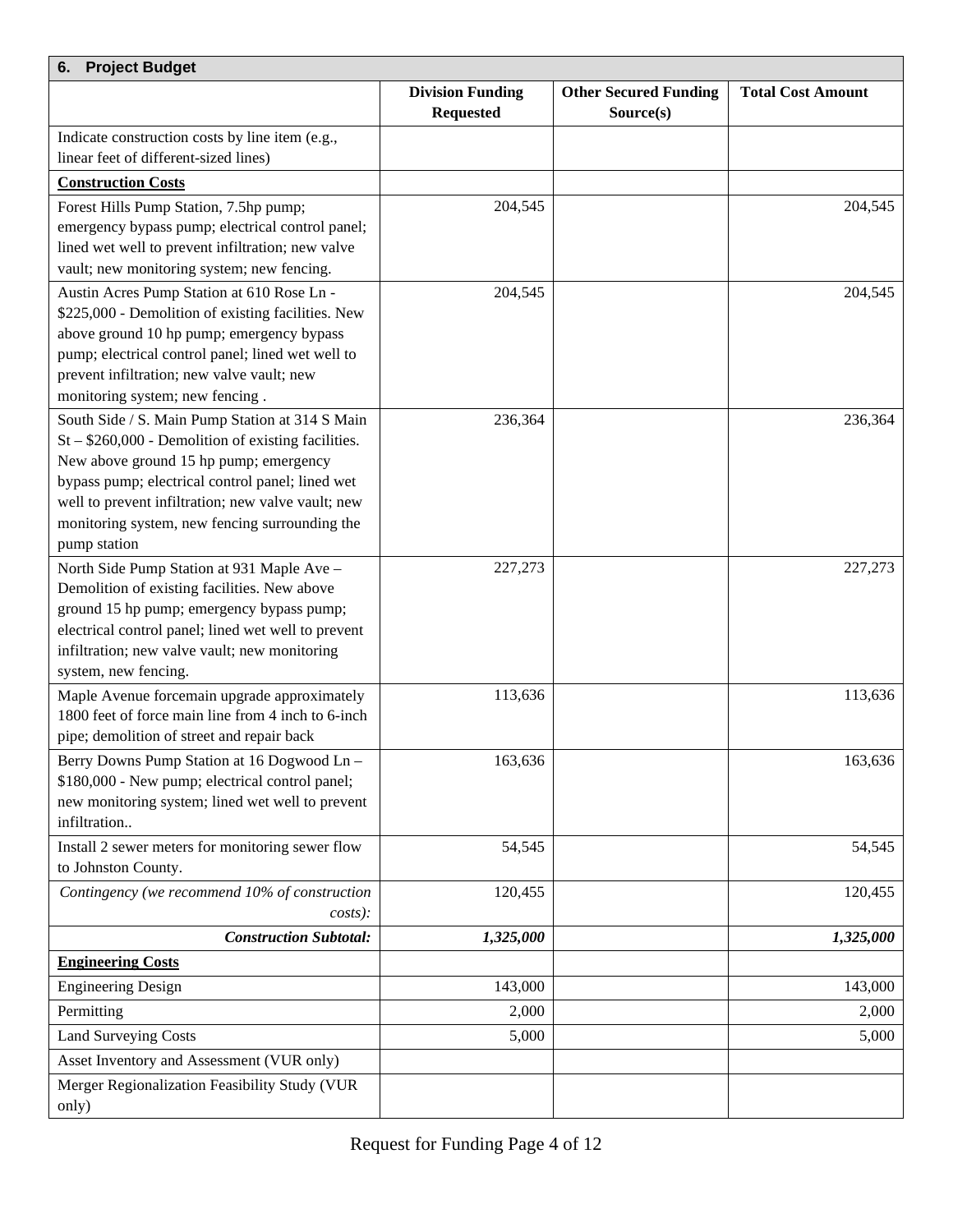| Rate Study (VUR only)                                                                                                    |           |           |
|--------------------------------------------------------------------------------------------------------------------------|-----------|-----------|
| <b>Engineering Subtotal:</b>                                                                                             | 150,000   | 150,000   |
| <b>Administration Costs</b>                                                                                              |           |           |
| Planning                                                                                                                 |           |           |
| <b>Easement Preparation</b>                                                                                              |           |           |
| Grant Administration (if applicable)                                                                                     | 20,000    | 20,000    |
| Loan Administration (if applicable)                                                                                      |           |           |
| <b>ER</b> Preparation                                                                                                    | 5,000     | 5,000     |
| <b>Environmental Documentation Preparation</b>                                                                           |           |           |
| <b>Legal Costs</b>                                                                                                       |           |           |
| Other                                                                                                                    |           |           |
| <b>Administration Subtotal:</b>                                                                                          | 25,000    | 25,000    |
| <b>TOTAL PROJECT COST:</b>                                                                                               | 1,500,000 | 1,500,000 |
| A PE Seal for the estimate is no longer required in the space to the right<br>for the request to be considered complete. |           |           |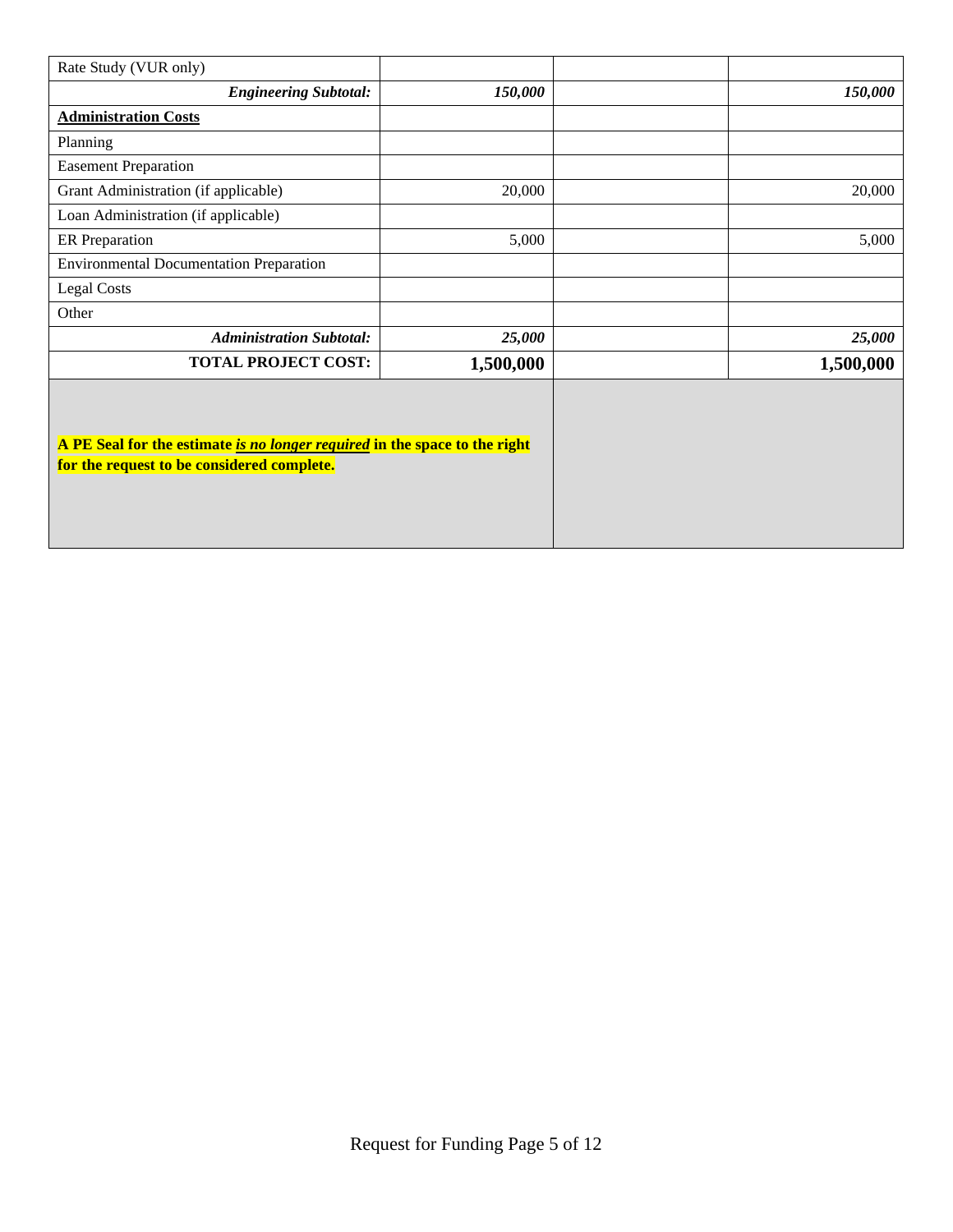|                                                                                                                                                       |                                                                                                                          |                                |  | Quality<br><b>Division of Water Infrastructure</b><br><b>Request for Funding</b><br>S.L. 2021-180 Appropriated Projects<br>(Last updated: September 2021) |  | <b>North Carolina Department of Environmental</b>                                                          |                       |
|-------------------------------------------------------------------------------------------------------------------------------------------------------|--------------------------------------------------------------------------------------------------------------------------|--------------------------------|--|-----------------------------------------------------------------------------------------------------------------------------------------------------------|--|------------------------------------------------------------------------------------------------------------|-----------------------|
|                                                                                                                                                       | 1. General Information                                                                                                   |                                |  |                                                                                                                                                           |  |                                                                                                            |                       |
|                                                                                                                                                       | <b>Recipient Name</b>                                                                                                    |                                |  |                                                                                                                                                           |  | County                                                                                                     | <b>DUNS Number</b>    |
|                                                                                                                                                       | Town of Four Oaks                                                                                                        |                                |  |                                                                                                                                                           |  | Johnston                                                                                                   | 056940299             |
| <b>Project Name</b><br><b>Federal Tax ID#</b><br><b>PWSID#</b> (Drinking<br><b>Water only</b> )<br><b>Business Park Sewer Extension</b><br>56-0793180 |                                                                                                                          |                                |  |                                                                                                                                                           |  |                                                                                                            |                       |
|                                                                                                                                                       | <b>Recipient Type</b>                                                                                                    |                                |  |                                                                                                                                                           |  | <b>Total Project Cost</b>                                                                                  | <b>Funding Amount</b> |
|                                                                                                                                                       |                                                                                                                          |                                |  |                                                                                                                                                           |  |                                                                                                            | <b>Requested</b>      |
| X                                                                                                                                                     | Municipality                                                                                                             |                                |  | <b>Sanitary District</b>                                                                                                                                  |  | \$441,262                                                                                                  | \$441,262             |
|                                                                                                                                                       | County                                                                                                                   |                                |  | Other (Specify:                                                                                                                                           |  |                                                                                                            |                       |
|                                                                                                                                                       | Water and Sewer District                                                                                                 |                                |  |                                                                                                                                                           |  |                                                                                                            |                       |
|                                                                                                                                                       |                                                                                                                          | Water and Sewer Authority      |  |                                                                                                                                                           |  |                                                                                                            |                       |
|                                                                                                                                                       |                                                                                                                          |                                |  |                                                                                                                                                           |  | Project Type (Please select one. Submit multiple Requests for Funding if you have multiple project types). |                       |
|                                                                                                                                                       |                                                                                                                          | Drinking Water                 |  |                                                                                                                                                           |  |                                                                                                            |                       |
|                                                                                                                                                       | $\boxtimes$                                                                                                              | Wastewater                     |  |                                                                                                                                                           |  |                                                                                                            |                       |
|                                                                                                                                                       |                                                                                                                          | Stormwater, stream restoration |  |                                                                                                                                                           |  |                                                                                                            |                       |
|                                                                                                                                                       |                                                                                                                          |                                |  | Requested Funding Type (Please select one, See Appendix A)                                                                                                |  |                                                                                                            |                       |
|                                                                                                                                                       |                                                                                                                          |                                |  | Viable Utilities Reserve - VUR Projects (S.L. 2021-180, Section 12.13.(d))                                                                                |  |                                                                                                            |                       |
| X                                                                                                                                                     |                                                                                                                          |                                |  |                                                                                                                                                           |  | Drinking Water Reserve and Wastewater Reserve – "At-Risk Projects" (S.L. 2021-180, Section 12.13.(e))      |                       |
|                                                                                                                                                       |                                                                                                                          |                                |  |                                                                                                                                                           |  | Drinking Water Reserve and Wastewater Reserve – "Other Projects" (S.L. 2021-180, Section 12.13.(f))        |                       |
|                                                                                                                                                       |                                                                                                                          |                                |  |                                                                                                                                                           |  | Stormwater Infrastructure Fund – Directed Projects (S.L. 2021-180, Section 12.14.(b))                      |                       |
|                                                                                                                                                       | List other funds that will be used in this project. Please list here the type of funds and the estimated funding amount. |                                |  |                                                                                                                                                           |  |                                                                                                            |                       |

### **Funding Requirements**

X I accept that all ARP project funds must be reimbursed by December 31, 2026.

To better ensure that the project will be completed by December 31, 2026, the following Bid and Design Package submittal date is requested (the requested date must be no later than January 1, 2023):

X I accept that all projects receiving ten million dollars or more in ARP funding must comply with Davis-Bacon wage requirements.

X I accept that the project funds will not be used to pay existing debt or as a match for other federal funds.

X I accept that if the project is co-funded with other federal funds, the federal requirements of the other funds will also apply to the ARP funds.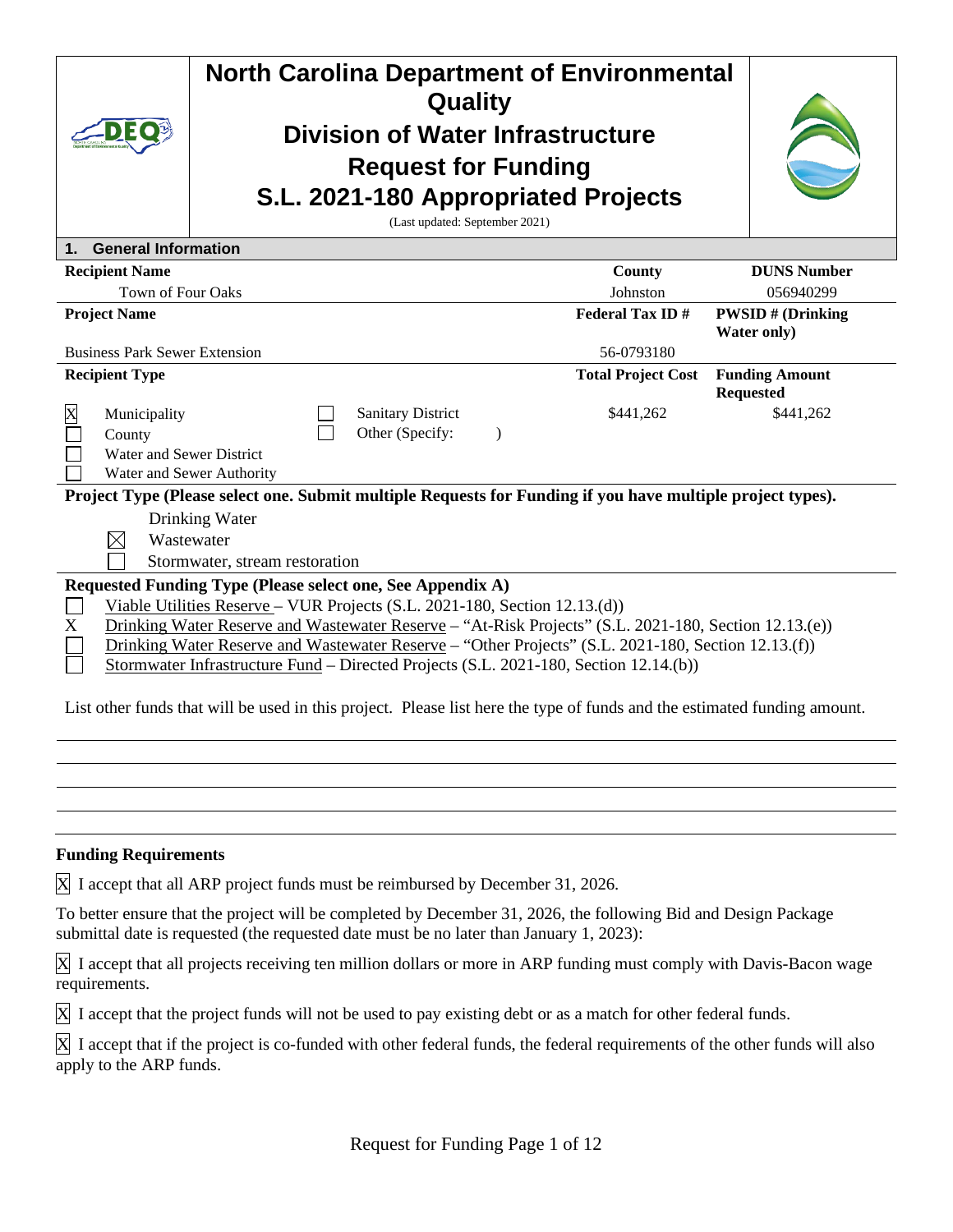Total funding is \$2,600,000. The Town plans to use these funds for 4 different projects (1. Pump Station Upgrades; 2. Water Extension – Business Park; 3. Sewer Extension – Business Park; and 4. Elevated Water Tank).

Project #3 \$441,262 – Sewer extension into the Four Oaks Business Park

The Town of Four Oaks plans to extend approximately 1,900 LF of 8" DIP PVC Sewer  $10' - 12$ '; 4 manholes  $10' - 12$ '; and 150 LF 16" encase bore and jack from Keen Road to an existing pump station located within the Four Oaks Business Park. This extension will open up additional space within the Business Park for economic development.

Project components consist of construction including 10% contingency; design that includes wetland delineation, permits, and surveying; as well as, project administration that includes environmental documentation preparation.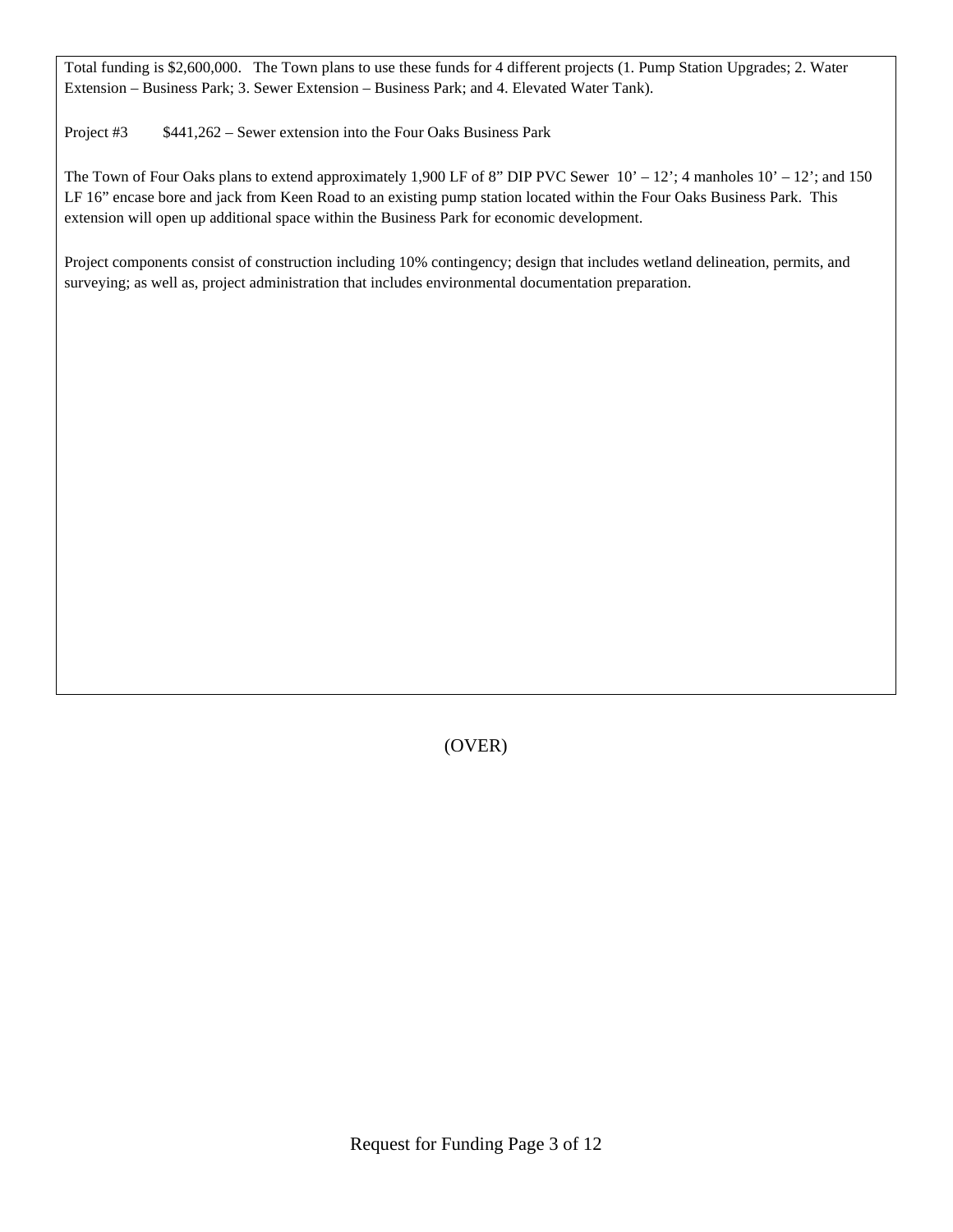| <b>Project Budget</b><br>6.                                                                                              |                         |                              |                          |  |  |  |
|--------------------------------------------------------------------------------------------------------------------------|-------------------------|------------------------------|--------------------------|--|--|--|
|                                                                                                                          | <b>Division Funding</b> | <b>Other Secured Funding</b> | <b>Total Cost Amount</b> |  |  |  |
|                                                                                                                          | <b>Requested</b>        | Source(s)                    |                          |  |  |  |
| Indicate construction costs by line item (e.g.,<br>linear feet of different-sized lines)                                 |                         |                              |                          |  |  |  |
| <b>Construction Costs</b>                                                                                                |                         |                              |                          |  |  |  |
| 1,900 If of 8" DIP PVC Sewer $10' - 12$ "; 4                                                                             | 316,875                 |                              | 316,875                  |  |  |  |
| manholes $10' - 12'$ ; and 150 lf 16" encase bore                                                                        |                         |                              |                          |  |  |  |
| and jack                                                                                                                 |                         |                              |                          |  |  |  |
|                                                                                                                          |                         |                              |                          |  |  |  |
|                                                                                                                          |                         |                              |                          |  |  |  |
| Contingency (we recommend 10% of construction<br>$costs$ :                                                               | 31,687                  |                              | 31,687                   |  |  |  |
| <b>Construction Subtotal:</b>                                                                                            | 348,562                 | 0                            | 348,562                  |  |  |  |
| <b>Engineering Costs</b>                                                                                                 |                         |                              |                          |  |  |  |
| <b>Engineering Design</b>                                                                                                | 40,000                  |                              | 40,000                   |  |  |  |
| Permitting                                                                                                               | 10,200                  |                              | 10,200                   |  |  |  |
| <b>Land Surveying Costs</b>                                                                                              | 17,500                  |                              | 17,500                   |  |  |  |
| Asset Inventory and Assessment (VUR only)                                                                                |                         |                              |                          |  |  |  |
| Merger Regionalization Feasibility Study (VUR                                                                            |                         |                              |                          |  |  |  |
| only)                                                                                                                    |                         |                              |                          |  |  |  |
| Rate Study (VUR only)                                                                                                    |                         |                              |                          |  |  |  |
| <b>Engineering Subtotal:</b>                                                                                             | 67,700                  |                              | 67,700                   |  |  |  |
| <b>Administration Costs</b>                                                                                              |                         |                              |                          |  |  |  |
| Planning                                                                                                                 |                         |                              |                          |  |  |  |
| <b>Easement Preparation</b>                                                                                              | 1,400                   |                              | 1,400                    |  |  |  |
| Grant Administration (if applicable)                                                                                     | 20,000                  |                              | 20,000                   |  |  |  |
| Loan Administration (if applicable)                                                                                      |                         |                              |                          |  |  |  |
| <b>ER</b> Preparation                                                                                                    |                         |                              |                          |  |  |  |
| <b>Environmental Documentation Preparation</b>                                                                           | 3,600                   |                              | 3,600                    |  |  |  |
| <b>Legal Costs</b>                                                                                                       |                         |                              |                          |  |  |  |
| Other                                                                                                                    |                         |                              |                          |  |  |  |
| <b>Administration Subtotal:</b>                                                                                          | 25,000                  |                              | 25,000                   |  |  |  |
| <b>TOTAL PROJECT COST:</b>                                                                                               | 441,262                 |                              | 441,262                  |  |  |  |
| A PE Seal for the estimate is no longer required in the space to the right<br>for the request to be considered complete. |                         |                              |                          |  |  |  |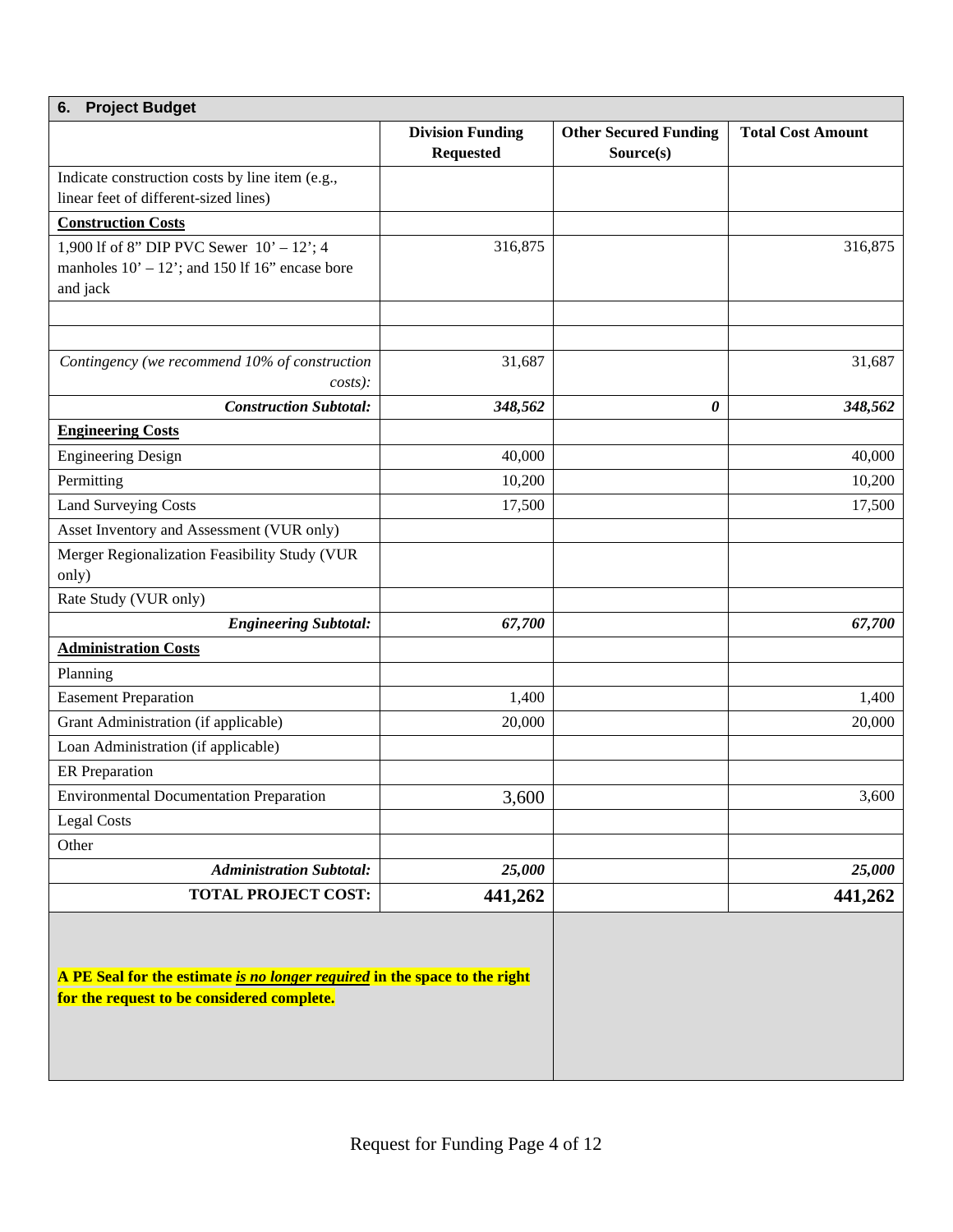| <b>North Carolina Department of Environmental</b><br>Quality<br><b>Division of Water Infrastructure</b><br><b>Request for Funding</b><br>S.L. 2021-180 Appropriated Projects<br>(Last updated: September 2021)                                                                                                                                                                                                                                                                                                                                                                                                                                                  |                                                                  |  |  |  |  |
|-----------------------------------------------------------------------------------------------------------------------------------------------------------------------------------------------------------------------------------------------------------------------------------------------------------------------------------------------------------------------------------------------------------------------------------------------------------------------------------------------------------------------------------------------------------------------------------------------------------------------------------------------------------------|------------------------------------------------------------------|--|--|--|--|
| <b>General Information</b><br>1.                                                                                                                                                                                                                                                                                                                                                                                                                                                                                                                                                                                                                                |                                                                  |  |  |  |  |
| <b>Recipient Name</b>                                                                                                                                                                                                                                                                                                                                                                                                                                                                                                                                                                                                                                           | <b>DUNS Number</b><br>County                                     |  |  |  |  |
| Town of Four Oaks                                                                                                                                                                                                                                                                                                                                                                                                                                                                                                                                                                                                                                               | 056940299<br>Johnston                                            |  |  |  |  |
| <b>Project Name</b>                                                                                                                                                                                                                                                                                                                                                                                                                                                                                                                                                                                                                                             | <b>Federal Tax ID#</b><br><b>PWSID#</b> (Drinking                |  |  |  |  |
| <b>Water only</b> )                                                                                                                                                                                                                                                                                                                                                                                                                                                                                                                                                                                                                                             |                                                                  |  |  |  |  |
| <b>Business Park Water Extension</b><br><b>Recipient Type</b>                                                                                                                                                                                                                                                                                                                                                                                                                                                                                                                                                                                                   | 56-0793180<br><b>Total Project Cost</b><br><b>Funding Amount</b> |  |  |  |  |
|                                                                                                                                                                                                                                                                                                                                                                                                                                                                                                                                                                                                                                                                 | <b>Requested</b>                                                 |  |  |  |  |
| X<br><b>Sanitary District</b><br>Municipality<br>Other (Specify:<br>County<br>Water and Sewer District<br>Water and Sewer Authority                                                                                                                                                                                                                                                                                                                                                                                                                                                                                                                             | \$158,738<br>\$442,500<br>$\lambda$                              |  |  |  |  |
| Project Type (Please select one. Submit multiple Requests for Funding if you have multiple project types).                                                                                                                                                                                                                                                                                                                                                                                                                                                                                                                                                      |                                                                  |  |  |  |  |
| X<br>Drinking Water<br>Wastewater<br>Stormwater, stream restoration                                                                                                                                                                                                                                                                                                                                                                                                                                                                                                                                                                                             |                                                                  |  |  |  |  |
| Requested Funding Type (Please select one, See Appendix A)                                                                                                                                                                                                                                                                                                                                                                                                                                                                                                                                                                                                      |                                                                  |  |  |  |  |
| Viable Utilities Reserve - VUR Projects (S.L. 2021-180, Section 12.13.(d))<br>Drinking Water Reserve and Wastewater Reserve - "At-Risk Projects" (S.L. 2021-180, Section 12.13.(e))<br>X<br>Drinking Water Reserve and Wastewater Reserve - "Other Projects" (S.L. 2021-180, Section 12.13.(f))<br>Stormwater Infrastructure Fund – Directed Projects (S.L. 2021-180, Section 12.14.(b))<br>List other funds that will be used in this project. Please list here the type of funds and the estimated funding amount.<br>Types of funds being sought for the estimated \$283,762 non-ARP funds follows: CDBG-ED; REDD<br><b>Infrastructure; and Golden Leaf.</b> |                                                                  |  |  |  |  |

### **Funding Requirements**

X I accept that all ARP project funds must be reimbursed by December 31, 2026.

To better ensure that the project will be completed by December 31, 2026, the following Bid and Design Package submittal date is requested (the requested date must be no later than January 1, 2023):

X I accept that all projects receiving ten million dollars or more in ARP funding must comply with Davis-Bacon wage requirements.

 $\overline{X}$  I accept that the project funds will not be used to pay existing debt or as a match for other federal funds.

X I accept that if the project is co-funded with other federal funds, the federal requirements of the other funds will also apply to the ARP funds.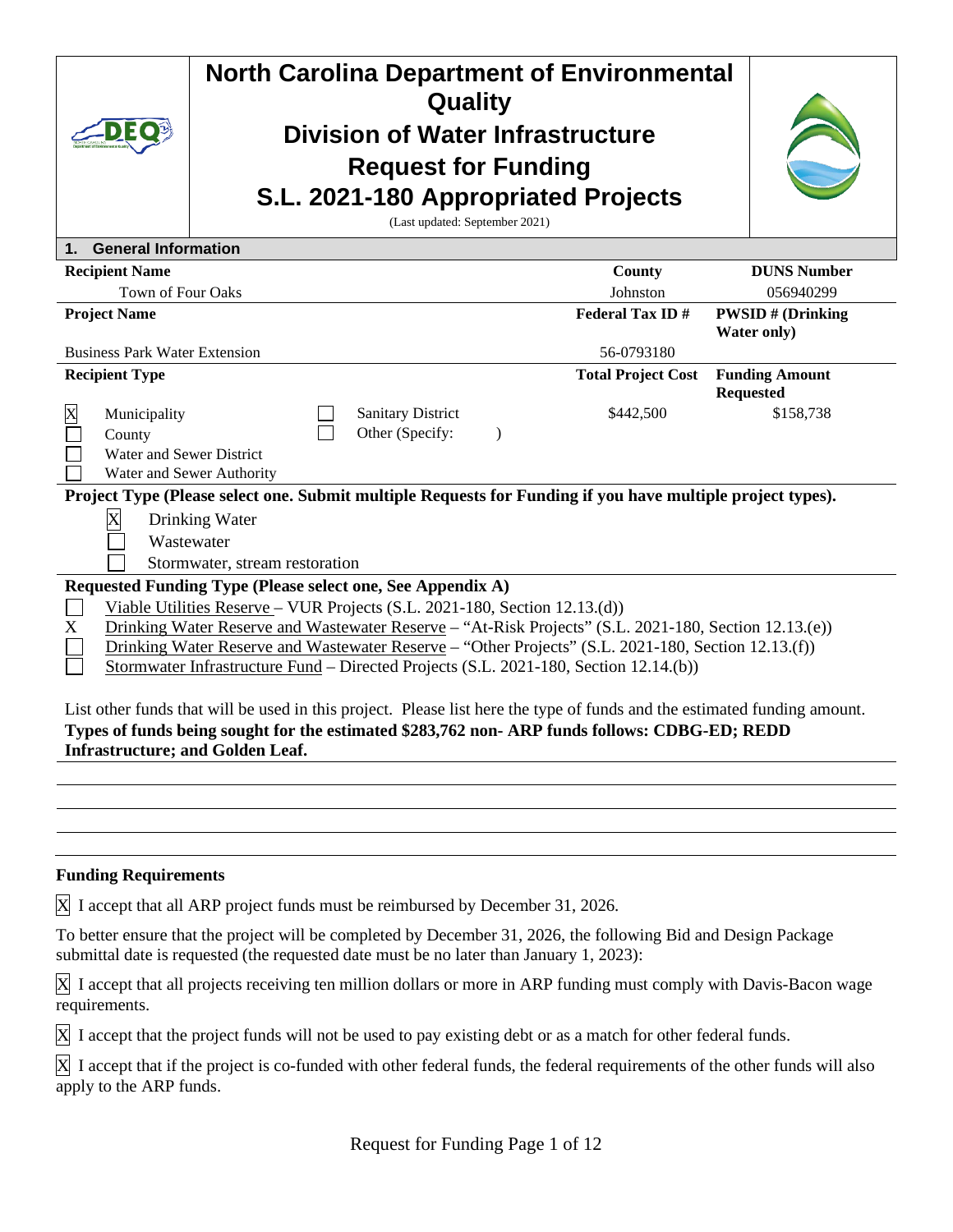Total funding is \$2,600,000. The Town plans to use these funds for 4 different projects (1. Pump Station Upgrades; 2. Water Extension – Business Park; 3. Sewer Extension – Business Park; and 4. Elevated Water Tank).

Project #2 Total \$442,500 – ARP \$158,738– Water line extension into the Four Oaks Business Park

The Town of Four Oaks plans to extend approximately 2,740 LF of 12" PVC and 100 LF of 12" DIP waterline from Keen Road to an existing 12" waterline located on the Four Oaks Parkway. This line will open up additional space within the Business Park for economic development, as well as, provide a "loop" to provide redundancy and improved hydraulics for fire protection within the park.

Project components consist of construction including 10% contingency; design that includes wetland delineation, permits, and surveying; as well as, project administration that includes environmental documentation preparation.

Grant sources the Town will seek to provide the estimated \$283,762 non-ARP funds include: CDBG-ED; REDD Infrastructure; and Golden Leaf.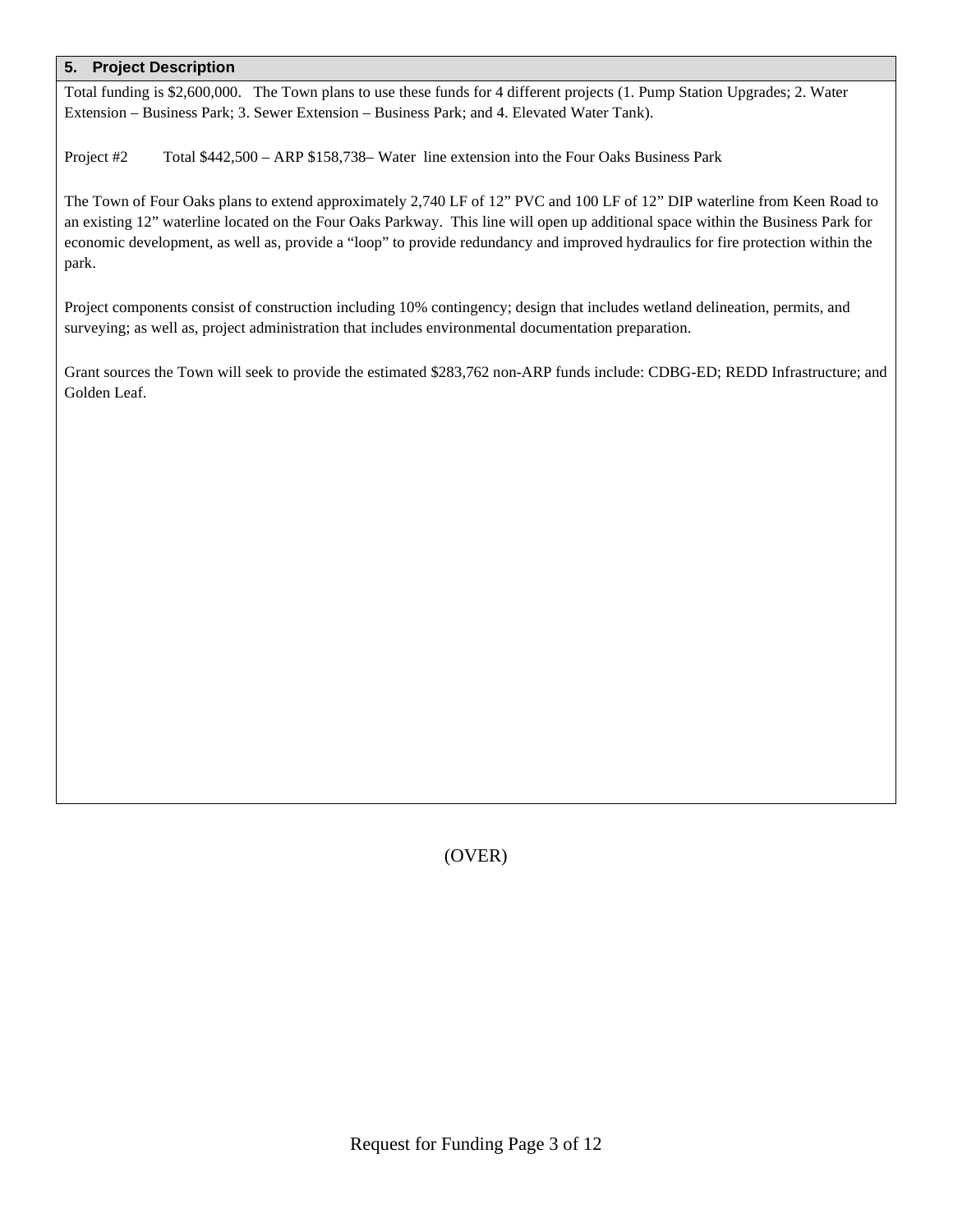| <b>Project Budget</b><br>6.                                                                                              |                                             |                                           |                          |  |  |
|--------------------------------------------------------------------------------------------------------------------------|---------------------------------------------|-------------------------------------------|--------------------------|--|--|
|                                                                                                                          | <b>Division Funding</b><br><b>Requested</b> | <b>Other Secured Funding</b><br>Source(s) | <b>Total Cost Amount</b> |  |  |
| Indicate construction costs by line item (e.g.,                                                                          |                                             |                                           |                          |  |  |
| linear feet of different-sized lines)                                                                                    |                                             |                                           |                          |  |  |
| <b>Construction Costs</b>                                                                                                |                                             |                                           |                          |  |  |
| 2,740 If 12" PVC and 100 If 12" DIP waterline; 5                                                                         | 66,038                                      | 251,962                                   | 318,000                  |  |  |
| fire hydrants, cut in 12" Tee to 8" waterline; cut                                                                       |                                             |                                           |                          |  |  |
| in 12" Tee to 12" waterline; 12" gate valve                                                                              |                                             |                                           |                          |  |  |
| w/box; 8" gate valve w/box                                                                                               |                                             |                                           |                          |  |  |
|                                                                                                                          |                                             |                                           |                          |  |  |
|                                                                                                                          |                                             |                                           |                          |  |  |
| Contingency (we recommend 10% of construction                                                                            |                                             | 31,800                                    | 31,800                   |  |  |
| $costs$ ):<br><b>Construction Subtotal:</b>                                                                              |                                             |                                           |                          |  |  |
|                                                                                                                          | 66,038                                      | 283,762                                   | 349,800                  |  |  |
| <b>Engineering Costs</b>                                                                                                 |                                             |                                           |                          |  |  |
| <b>Engineering Design</b>                                                                                                | 40,000                                      |                                           | 40,000                   |  |  |
| Permitting                                                                                                               | 10,200                                      |                                           | 10,200                   |  |  |
| <b>Land Surveying Costs</b>                                                                                              | 17,500                                      |                                           | 17,500                   |  |  |
| Asset Inventory and Assessment (VUR only)                                                                                |                                             |                                           |                          |  |  |
| Merger Regionalization Feasibility Study (VUR                                                                            |                                             |                                           |                          |  |  |
| only)                                                                                                                    |                                             |                                           |                          |  |  |
| Rate Study (VUR only)                                                                                                    |                                             |                                           |                          |  |  |
| <b>Engineering Subtotal:</b>                                                                                             | 67,700                                      |                                           | 67,700                   |  |  |
| <b>Administration Costs</b>                                                                                              |                                             |                                           |                          |  |  |
| Planning                                                                                                                 |                                             |                                           |                          |  |  |
| <b>Easement Preparation</b>                                                                                              | 1,400                                       |                                           | 1,400                    |  |  |
| Grant Administration (if applicable)                                                                                     | 20,000                                      |                                           | 20,000                   |  |  |
| Loan Administration (if applicable)                                                                                      |                                             |                                           |                          |  |  |
| <b>ER</b> Preparation                                                                                                    |                                             |                                           |                          |  |  |
| <b>Environmental Documentation Preparation</b>                                                                           | 3,600                                       |                                           | 3,600                    |  |  |
| <b>Legal Costs</b>                                                                                                       |                                             |                                           |                          |  |  |
| Other                                                                                                                    |                                             |                                           |                          |  |  |
| <b>Administration Subtotal:</b>                                                                                          | 25,000                                      |                                           | 25,000                   |  |  |
| <b>TOTAL PROJECT COST:</b>                                                                                               | 158,738                                     | 283,762                                   | 442,500                  |  |  |
| A PE Seal for the estimate is no longer required in the space to the right<br>for the request to be considered complete. |                                             |                                           |                          |  |  |
|                                                                                                                          |                                             |                                           |                          |  |  |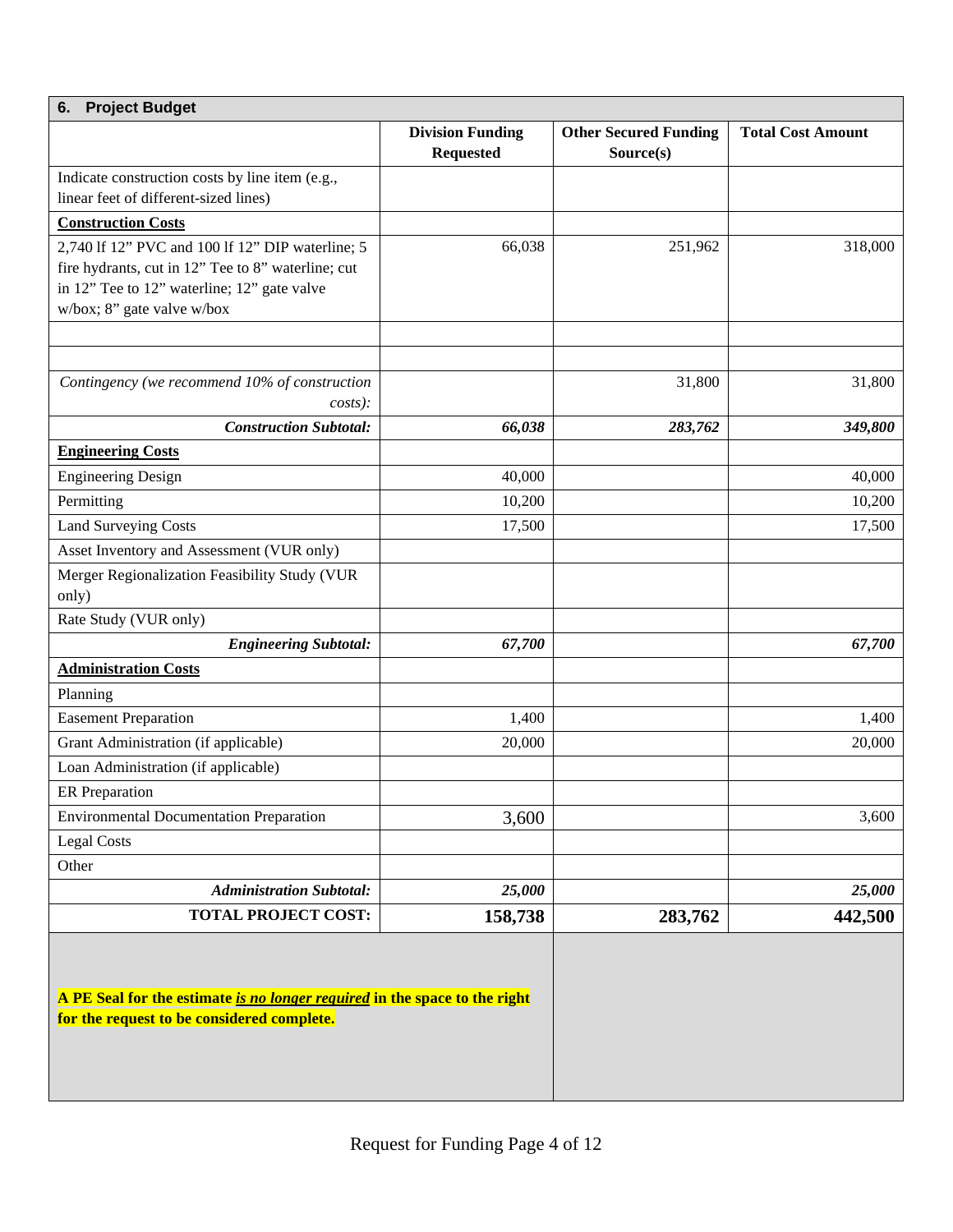|                                                                                                                                                                                                                                                                                                                                                                                                                                                        | <b>North Carolina Department of Environmental</b><br><b>Quality</b><br><b>Division of Water Infrastructure</b><br><b>Request for Funding</b><br>S.L. 2021-180 Appropriated Projects<br>(Last updated: September 2021) |                           |                                                                                                            |  |                           |                                                |
|--------------------------------------------------------------------------------------------------------------------------------------------------------------------------------------------------------------------------------------------------------------------------------------------------------------------------------------------------------------------------------------------------------------------------------------------------------|-----------------------------------------------------------------------------------------------------------------------------------------------------------------------------------------------------------------------|---------------------------|------------------------------------------------------------------------------------------------------------|--|---------------------------|------------------------------------------------|
| $\mathbf 1$ .                                                                                                                                                                                                                                                                                                                                                                                                                                          | <b>General Information</b>                                                                                                                                                                                            |                           |                                                                                                            |  |                           |                                                |
|                                                                                                                                                                                                                                                                                                                                                                                                                                                        | <b>Recipient Name</b>                                                                                                                                                                                                 |                           |                                                                                                            |  | County                    | <b>DUNS Number</b>                             |
|                                                                                                                                                                                                                                                                                                                                                                                                                                                        | <b>Town of Four Oaks</b>                                                                                                                                                                                              |                           |                                                                                                            |  | Johnston                  | 056940299                                      |
|                                                                                                                                                                                                                                                                                                                                                                                                                                                        | <b>Project Name</b>                                                                                                                                                                                                   |                           |                                                                                                            |  | <b>Federal Tax ID#</b>    | <b>PWSID#</b> (Drinking<br><b>Water only</b> ) |
| <b>Elevated Water Tank</b><br>56-0793180                                                                                                                                                                                                                                                                                                                                                                                                               |                                                                                                                                                                                                                       |                           |                                                                                                            |  |                           |                                                |
|                                                                                                                                                                                                                                                                                                                                                                                                                                                        | <b>Recipient Type</b>                                                                                                                                                                                                 |                           |                                                                                                            |  | <b>Total Project Cost</b> | <b>Funding Amount</b><br><b>Requested</b>      |
| X                                                                                                                                                                                                                                                                                                                                                                                                                                                      | Municipality<br>County<br>Water and Sewer District                                                                                                                                                                    | Water and Sewer Authority | <b>Sanitary District</b><br>Other (Specify:                                                                |  | \$3,609,500               | \$500,000                                      |
|                                                                                                                                                                                                                                                                                                                                                                                                                                                        |                                                                                                                                                                                                                       |                           | Project Type (Please select one. Submit multiple Requests for Funding if you have multiple project types). |  |                           |                                                |
|                                                                                                                                                                                                                                                                                                                                                                                                                                                        | $\overline{\text{X}}$<br>Drinking Water<br>Wastewater<br>Stormwater, stream restoration                                                                                                                               |                           |                                                                                                            |  |                           |                                                |
| Requested Funding Type (Please select one, See Appendix A)<br>Viable Utilities Reserve - VUR Projects (S.L. 2021-180, Section 12.13.(d))<br>Drinking Water Reserve and Wastewater Reserve - "At-Risk Projects" (S.L. 2021-180, Section 12.13.(e))<br>X<br>Drinking Water Reserve and Wastewater Reserve - "Other Projects" (S.L. 2021-180, Section 12.13.(f))<br>Stormwater Infrastructure Fund - Directed Projects (S.L. 2021-180, Section 12.14.(b)) |                                                                                                                                                                                                                       |                           |                                                                                                            |  |                           |                                                |
|                                                                                                                                                                                                                                                                                                                                                                                                                                                        | List other funds that will be used in this project. Please list here the type of funds and the estimated funding amount.                                                                                              |                           |                                                                                                            |  |                           |                                                |

# **Rural Development – Water and Waste Disposal Loan and Grant Program - \$3,109,500.**

### **Funding Requirements**

X I accept that all ARP project funds must be reimbursed by December 31, 2026.

To better ensure that the project will be completed by December 31, 2026, the following Bid and Design Package submittal date is requested (the requested date must be no later than January 1, 2023):

X I accept that all projects receiving ten million dollars or more in ARP funding must comply with Davis-Bacon wage requirements.

X I accept that the project funds will not be used to pay existing debt or as a match for other federal funds.

X I accept that if the project is co-funded with other federal funds, the federal requirements of the other funds will also apply to the ARP funds.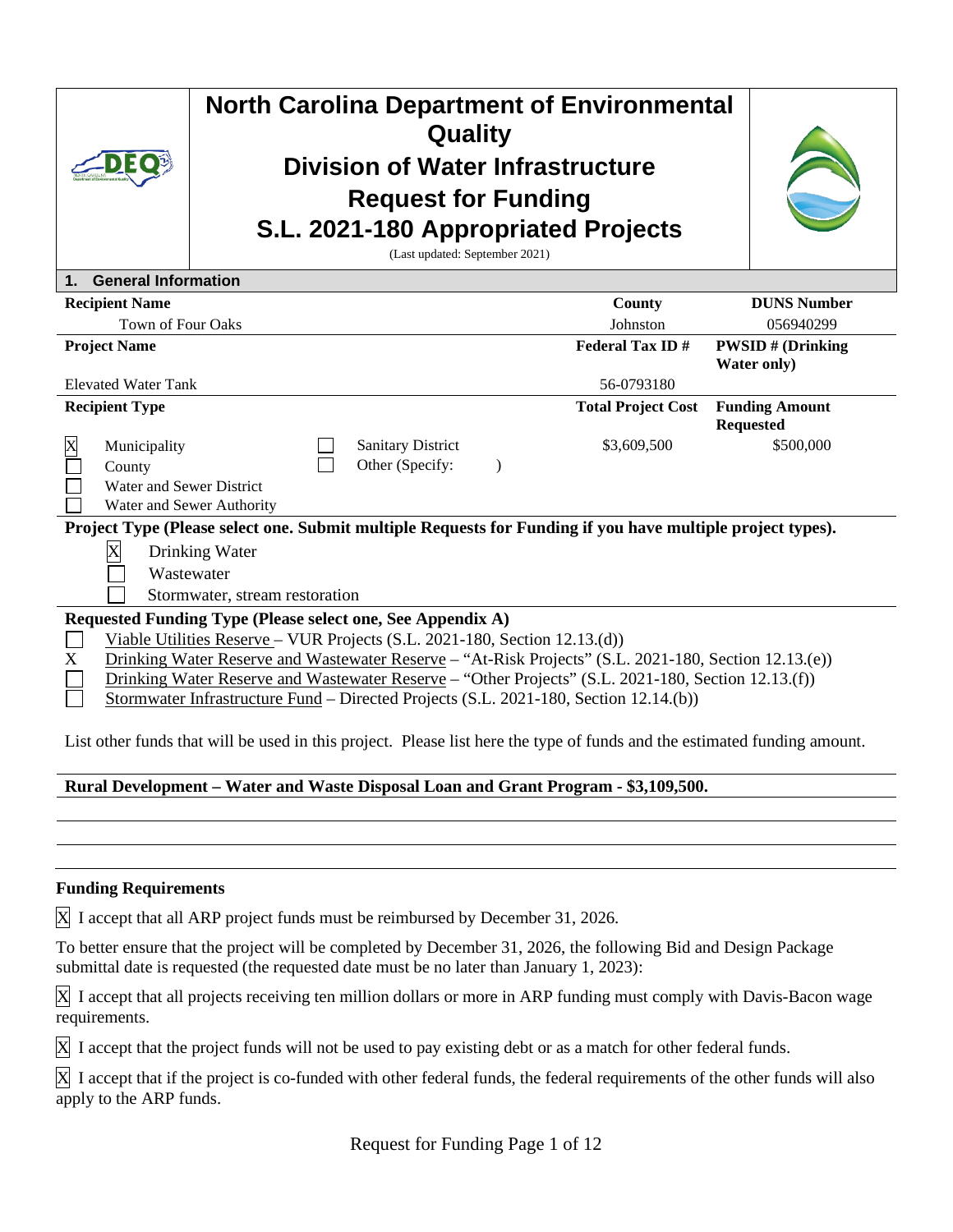Total funding is \$2,600,000. The Town plans to use these funds for 4 different projects (1. Pump Station Upgrades; 2. Water Extension – Business Park; 3. Sewer Extension – Business Park; and 4. Elevated Water Tank).

Project #4 Total \$3,609,500 – ARP \$500,000– 1 MGD Elevated Water Tank; 1,100 LF 16" DIP and 2,200 LF 12" C900 watermain; two (2) 525 LF jack and bore; 3 fire hydrants; and appurtances.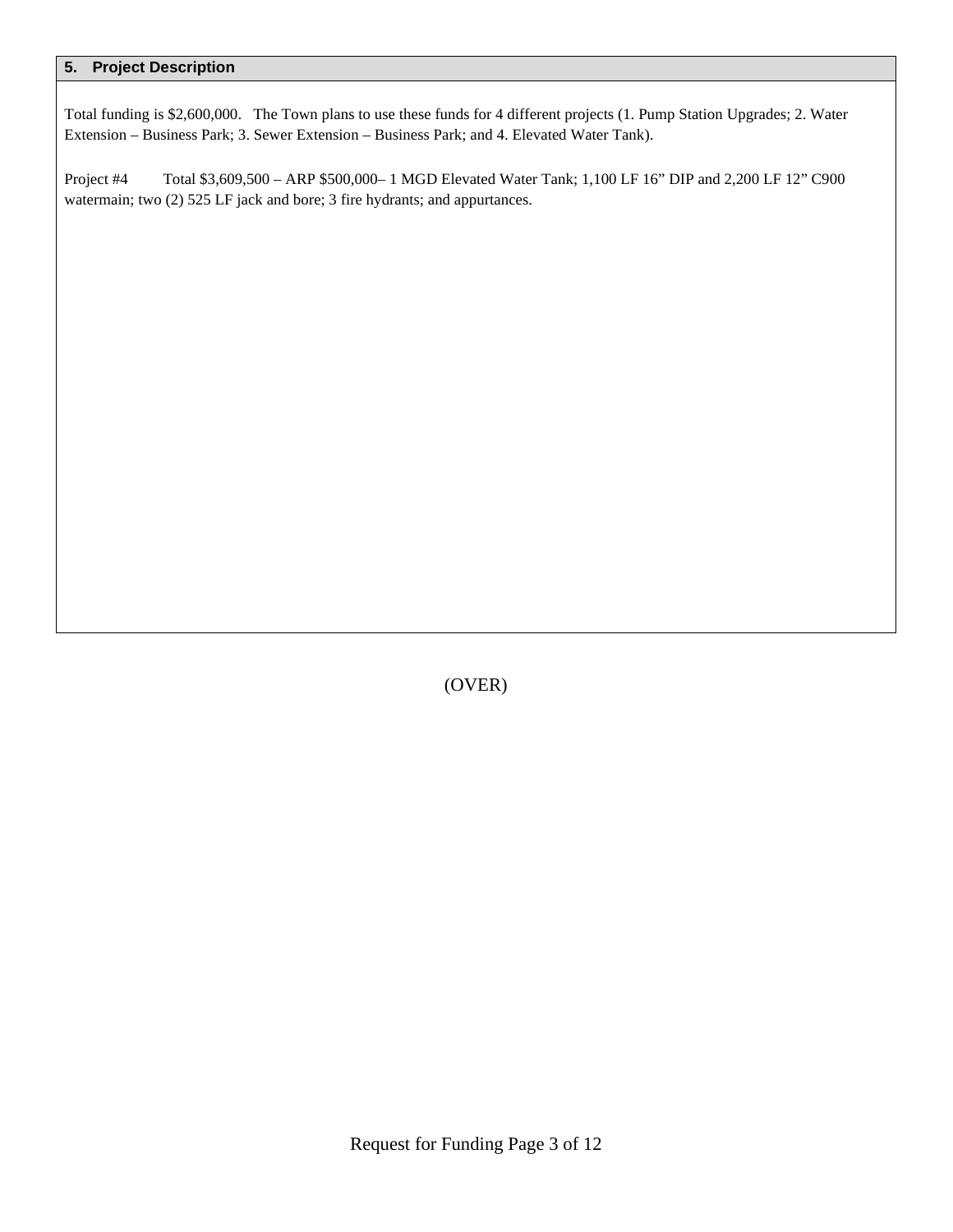| <b>Project Budget</b><br>6.                                                                                              |                         |                              |                          |  |  |
|--------------------------------------------------------------------------------------------------------------------------|-------------------------|------------------------------|--------------------------|--|--|
|                                                                                                                          | <b>Division Funding</b> | <b>Other Secured Funding</b> | <b>Total Cost Amount</b> |  |  |
|                                                                                                                          | <b>Requested</b>        | Source(s)                    |                          |  |  |
| Indicate construction costs by line item (e.g.,                                                                          |                         |                              |                          |  |  |
| linear feet of different-sized lines)                                                                                    |                         |                              |                          |  |  |
| <b>Construction Costs</b>                                                                                                |                         |                              |                          |  |  |
| 1 MGD Elevated Water Tank                                                                                                | 36,500                  | 2,463,500                    | 2,500,000                |  |  |
| 1,000 16" DIP and 2,200 12" C900 watermain<br>and 2 Jack and Bore - 525 LF                                               |                         | 320,000                      | 320,000                  |  |  |
| 3 Hydrants and Appurtances                                                                                               |                         | 40,000                       | 40,000                   |  |  |
| Contingency (we recommend 10% of construction<br>$costs$ :                                                               |                         | 286,00                       | 286,00                   |  |  |
| <b>Construction Subtotal:</b>                                                                                            | 36,500                  | 3,109,500                    | 3,146,000                |  |  |
| <b>Engineering Costs</b>                                                                                                 |                         |                              |                          |  |  |
| <b>Engineering Design</b>                                                                                                | 429,000                 |                              | 429,000                  |  |  |
| Permitting                                                                                                               | 2,000                   |                              | 2,000                    |  |  |
| <b>Land Surveying Costs</b>                                                                                              | 5,000                   |                              | 5,000                    |  |  |
| Asset Inventory and Assessment (VUR only)                                                                                |                         |                              |                          |  |  |
| Merger Regionalization Feasibility Study (VUR                                                                            |                         |                              |                          |  |  |
| only)                                                                                                                    |                         |                              |                          |  |  |
| Rate Study (VUR only)                                                                                                    |                         |                              |                          |  |  |
| <b>Engineering Subtotal:</b>                                                                                             | 436,000                 | 0                            | 436,000                  |  |  |
| <b>Administration Costs</b>                                                                                              |                         |                              |                          |  |  |
| Planning                                                                                                                 |                         |                              |                          |  |  |
| <b>Easement Preparation</b>                                                                                              |                         |                              |                          |  |  |
| Grant Administration (if applicable)                                                                                     | 20,000                  |                              | 25,000                   |  |  |
| Loan Administration (if applicable)                                                                                      |                         |                              |                          |  |  |
| <b>ER</b> Preparation                                                                                                    |                         |                              |                          |  |  |
| <b>Environmental Documentation Preparation</b>                                                                           | 5,000                   |                              | 5,000                    |  |  |
| <b>Legal Costs</b>                                                                                                       | 2,500                   |                              | 2,500                    |  |  |
| Other                                                                                                                    |                         |                              |                          |  |  |
| <b>Administration Subtotal:</b>                                                                                          | 27,500                  | 0                            | 27,500                   |  |  |
| <b>TOTAL PROJECT COST:</b>                                                                                               | 500,000                 | 3,109,500                    | 3,609,500                |  |  |
| A PE Seal for the estimate is no longer required in the space to the right<br>for the request to be considered complete. |                         |                              |                          |  |  |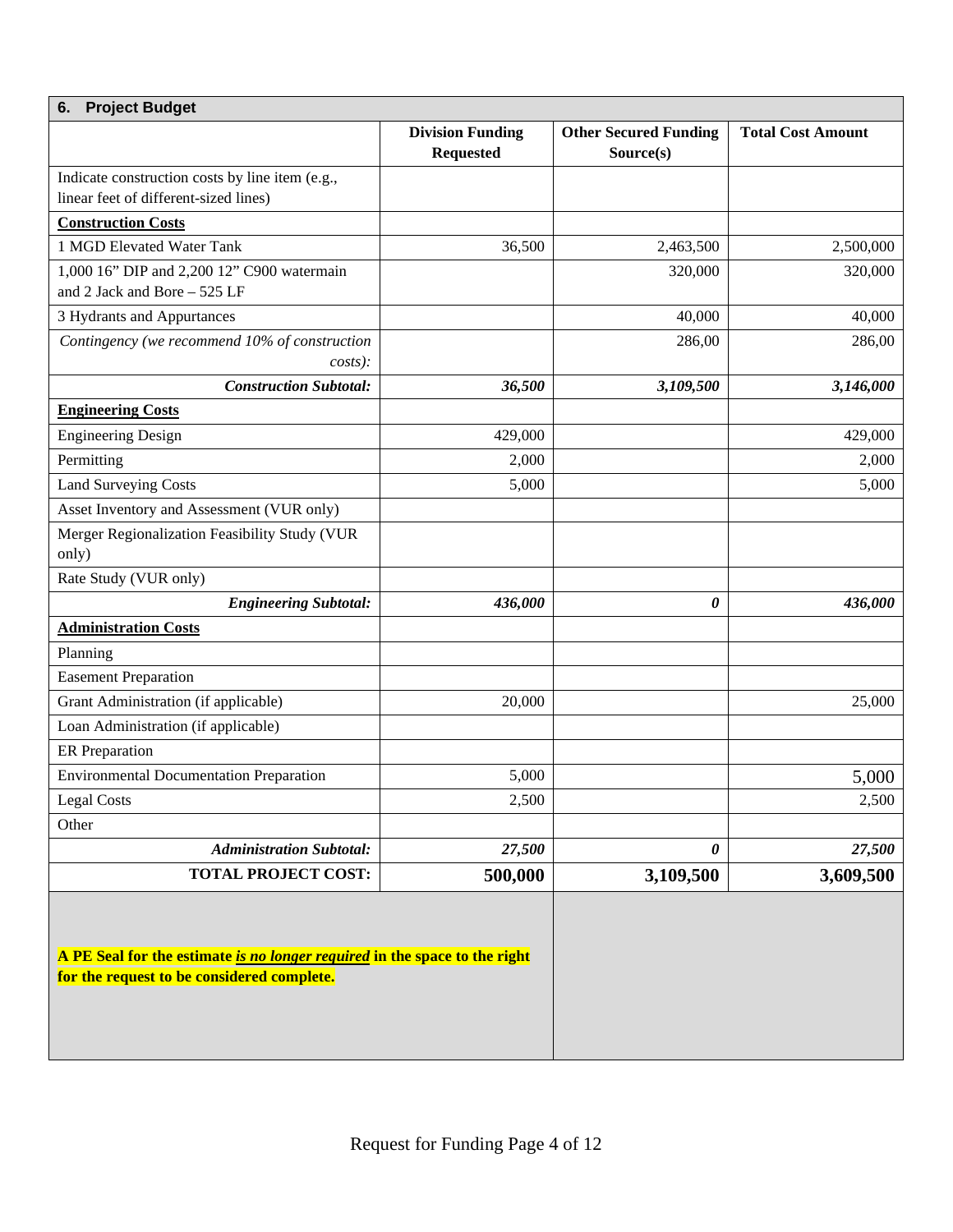|                                                    | <b>North Carolina Department of Environmental</b><br>Quality<br><b>Division of Water Infrastructure</b><br><b>Request for Funding</b>                                                                                                                                                                                                                                                                                                             |                           |                                           |
|----------------------------------------------------|---------------------------------------------------------------------------------------------------------------------------------------------------------------------------------------------------------------------------------------------------------------------------------------------------------------------------------------------------------------------------------------------------------------------------------------------------|---------------------------|-------------------------------------------|
|                                                    | S.L. 2021-180 Appropriated Projects<br>(Last updated: September 2021)                                                                                                                                                                                                                                                                                                                                                                             |                           |                                           |
| <b>General Information</b><br>1.                   |                                                                                                                                                                                                                                                                                                                                                                                                                                                   |                           |                                           |
| <b>Recipient Name</b>                              |                                                                                                                                                                                                                                                                                                                                                                                                                                                   | County                    | <b>DUNS Number</b>                        |
| Town of Four Oaks                                  |                                                                                                                                                                                                                                                                                                                                                                                                                                                   | Johnston                  | 056940299                                 |
| <b>Project Name</b>                                |                                                                                                                                                                                                                                                                                                                                                                                                                                                   | <b>Federal Tax ID#</b>    | <b>PWSID#</b> (Drinking<br>Water only)    |
| Water & Sewer Infrastructure Funds                 |                                                                                                                                                                                                                                                                                                                                                                                                                                                   | 56-0793180                |                                           |
| <b>Recipient Type</b>                              |                                                                                                                                                                                                                                                                                                                                                                                                                                                   | <b>Total Project Cost</b> | <b>Funding Amount</b><br><b>Requested</b> |
| Municipality<br>County<br>Water and Sewer District | <b>Sanitary District</b><br>Other (Specify:<br>$\mathcal{E}$<br>Water and Sewer Authority                                                                                                                                                                                                                                                                                                                                                         | \$1,500,000               | \$1,500,000                               |
|                                                    | Project Type (Please select one. Submit multiple Requests for Funding if you have multiple project types).<br>Drinking Water<br>Wastewater<br>Stormwater, stream restoration                                                                                                                                                                                                                                                                      |                           |                                           |
| $\overline{\text{X}}$                              | Requested Funding Type (Please select one, See Appendix A)<br>Viable Utilities Reserve - VUR Projects (S.L. 2021-180, Section 12.13.(d))<br>Drinking Water Reserve and Wastewater Reserve - "At-Risk Projects" (S.L. 2021-180, Section 12.13.(e))<br>Drinking Water Reserve and Wastewater Reserve - "Other Projects" (S.L. 2021-180, Section 12.13.(f))<br>Stormwater Infrastructure Fund – Directed Projects (S.L. 2021-180, Section 12.14.(b)) |                           |                                           |
|                                                    | List other funds that will be used in this project. Please list here the type of funds and the estimated funding amount.                                                                                                                                                                                                                                                                                                                          |                           |                                           |
|                                                    |                                                                                                                                                                                                                                                                                                                                                                                                                                                   |                           |                                           |
|                                                    |                                                                                                                                                                                                                                                                                                                                                                                                                                                   |                           |                                           |
|                                                    |                                                                                                                                                                                                                                                                                                                                                                                                                                                   |                           |                                           |
|                                                    |                                                                                                                                                                                                                                                                                                                                                                                                                                                   |                           |                                           |
| <b>Funding Requirements</b>                        |                                                                                                                                                                                                                                                                                                                                                                                                                                                   |                           |                                           |

X I accept that all ARP project funds must be reimbursed by December 31, 2026.

To better ensure that the project will be completed by December 31, 2026, the following Bid and Design Package submittal date is requested (the requested date must be no later than January 1, 2023):

X I accept that all projects receiving ten million dollars or more in ARP funding must comply with Davis-Bacon wage requirements.

X I accept that the project funds will not be used to pay existing debt or as a match for other federal funds.

X I accept that if the project is co-funded with other federal funds, the federal requirements of the other funds will also apply to the ARP funds.

Request for Funding Page 1 of 12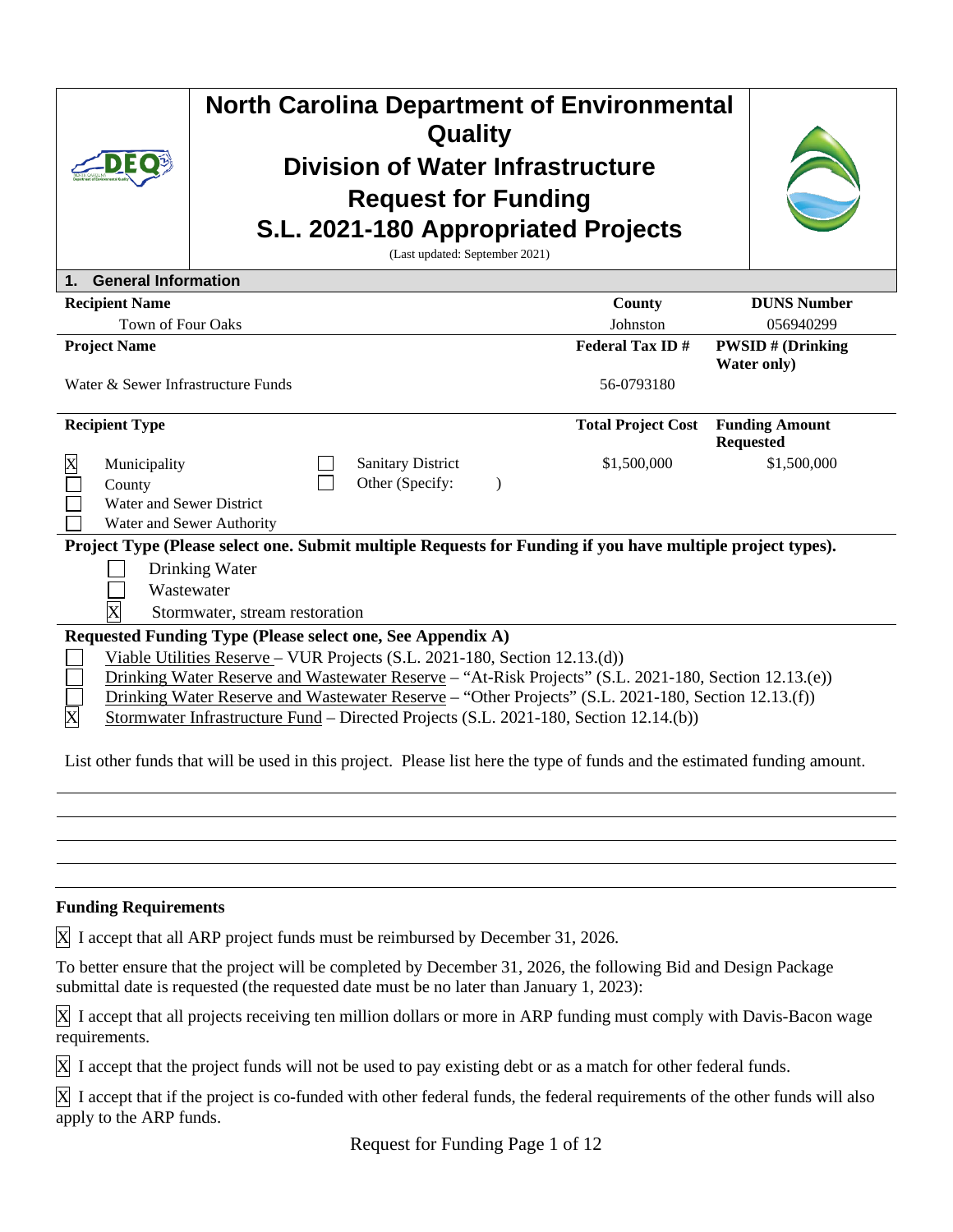Total funding is \$1,500,000/ARP funding is \$1,500,000.

The Town of Four Oaks plans to upgrade approximately 4,950 LF of stormwater lines in the following areas in Town due to inefficient capacity and deterioration of existing lines in efforts to eliminate stormwater flooding around Town:

- 1. Baker Street from Stanley Street to US 301 1,750 LF
- 2. Keen Road, Grady Street, & US 301 to Baker Street 1,200 LF
- 3. Old School Road to Massengill Street 500 LF
- 4. South Baker Street & Keen Rd fix any additional issues to eliminate the bottleneck flooding issues 1,500 LF

Project components consist of: pipe repair that includes in-place pipe lining and replacement, as well as, culvert repair and replacement including 10% contingency; design that includes the use of TV camera to determine structural integrity and appropriate upgrades; as well as, project administration that includes environmental documentation preparation.